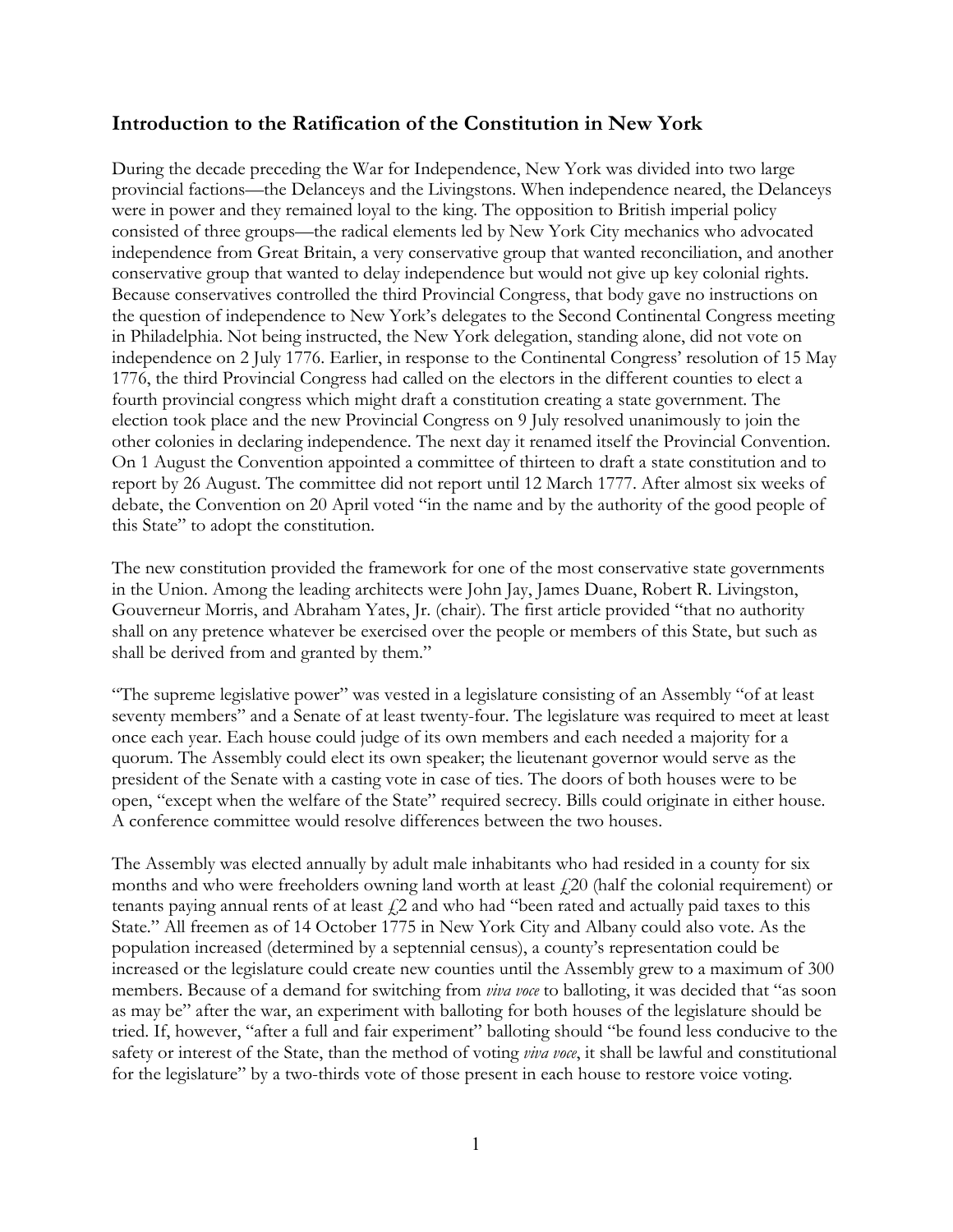The Senate was to be chosen by freeholders possessed of net property worth  $\dot{\tau}$  100. Immediately after the first election, the twenty-four senators would be divided by lot into four classes of six senators each. Those in the first class would have a one-year term, in the second class two years, etc. In this way after the first four years all senators would have a four-year term with one-quarter of the senators being elected in any given year. The state's senators were to be grouped into four districts—southern, eastern, western, and middle districts. The constitution initially allotted nine senators to the southern district, three to the eastern district (which included Vermont), and six each to the middle and western districts. When a septennial census indicated a sufficient population growth, the legislature could increase the number of senators to a maximum of 100 and increase the number of counties and districts.

The "supreme executive power, and authority" was lodged in a governor elected by ballot by those freeholders qualified to vote for the Senate. The governor had a three-year term, the longest of any state executive in the Union. No reeligibility restrictions were placed upon him. The governor was general and commander-in-chief of the state militia and admiral of the state navy. He could call the legislature into special session "on extraordinary occasions" and could prorogue it but for no more than sixty days within a year. A lieutenant governor was elected in the same manner as the governor. The lieutenant governor would serve as president of the Senate.

The constitution provided for two unique councils—the Council of Revision and the Council of Appointment—to handle certain executive functions. The Council of Revision consisted of the governor, the chancellor, and the three justices of the Supreme Court. A quorum of the Council consisted of the governor and any two of the four other members. Every bill passed by the legislature had to be submitted to the Council of Revision for its "revisal and consideration." The Council had to act within ten days, otherwise the bill automatically became law. If the majority of the Council agreed on a report objecting to the bill, the bill and the objections would be returned to the originating house, which could override the Council's objection by a two-thirds vote. The bill and objections would then be sent to the other house, and, if it overrode the objections by a twothirds vote of the members present, the bill became law. (See Appendix I.)

The Council of Appointment made all appointments not otherwise provided for by the constitution. All Council appointees, whose tenures were not otherwise fixed by the constitution, served at the pleasure of the Council. The Assembly annually appointed one senator from each senatorial district to the Council. The Assembly usually selected the new Council well into the first legislative session after the previous Council had served one full year. Senators could not serve two consecutive terms on the Council. The Governor was president of the Council but could only vote in case of a tie. (See Appendix I.)

The constitution referred to a Supreme Court but never specified its composition. The justices of the Supreme Court were first appointed by the Provincial Convention early in May 1777; they were John Jay (chief justice), Robert Yates, and John Sloss Hobart. These men refused to exercise their duties until the Council of Appointment reappointed them. Equity cases were under the jurisdiction of the chancellor in a court of chancery. The chancellor, Supreme Court justices, and the first judge of each of the county courts (all appointed by the Council of Appointment) served during good behavior or until they reached the age of sixty. The other county judges and justices of the peace served at the pleasure of the Council of Appointment, but their commissions had to be issued at least once every three years. Judges appointed the officers of their courts. Sheriffs and coroners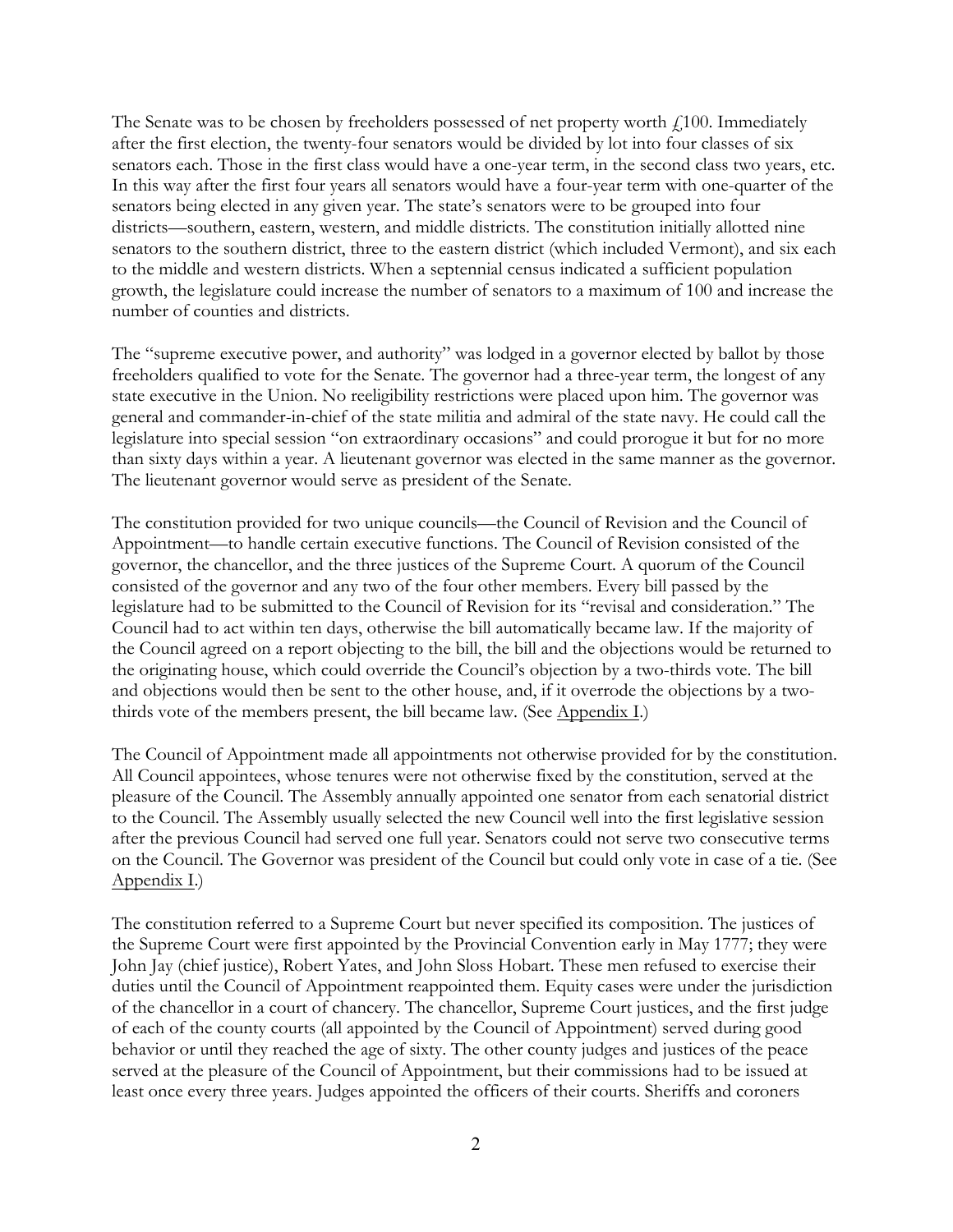served one-year terms, but not for more than four consecutive years. Sheriffs could hold no other offices concurrently. The Assembly alone, by a two-thirds vote of those present, had the power to impeach government officials.

The constitution provided for a unique court for the trial of impeachments and the correction of errors. It consisted of the president of the Senate, the senators, the chancellor, and the justices of the Supreme Court. The chancellor or the justices of the Supreme Court were ineligible to sit on cases appealed from their courts. The court, based to a certain extent on the British House of Lords, was created by law in November 1784.

The legislature elected members of Congress annually. Each house would nominate the number of delegates to be elected. At a joint session those nominated by both houses were declared elected. Half of the remaining nominees were to be chosen by joint ballot. (The Articles of Confederation provided that each state could have between two and seven delegates; New York usually elected five or six delegates.)

The constitution provided that the English common law and the statute law of England and the colony of New York as of 19 April 1775 (the date of the Battles of Lexington and Concord) should continue as law unless altered by the legislature. Unlike some other states, New York had no separate bill of rights prefacing its constitution. Within the body of the constitution, a number of rights were protected. No New Yorker could be disfranchised or deprived of his rights or privileges unless by the law of the land or judgment of his peers. The Anglican Church and the Dutch Reformed Church were disestablished, and the constitution provided that "the free exercise and enjoyment of religious profession and worship, without discrimination or preference, shall for ever hereafter be allowed within this State to all mankind. Provided that the liberty of conscience hereby granted, shall not be so construed, as to excuse acts of licentiousness, or justify practices inconsistent with the peace or safety of this State." Ministers could not hold civil or military office, and Quakers could be granted conscientious objector status. The trial by jury as formerly practiced in New York was to "remain inviolate forever," bills of attainder were forbidden for crimes committed after the war, and no new courts could be established but that "shall proceed according to the course of the common law." The legislature was given authority over naturalization. (See Appendix I.)

# *The Revolution and a Strengthened Congress*

Conservative Whigs were pleased with New York's constitution. John Jay wrote that "Our Constitution is universally approved, even in New England, where few New York productions have credit. But, unless the government be committed to proper hands, it will be weak and unstable at home, and contemptible abroad."1 Men like Jay hoped and expected to fill the offices with wealthy conservatives. To their chagrimilitia and Continental Army General George Clinton, an Ulster County farmer-lawyer, defeated the aristocratic Philip Schuyler in the gubernatorial election in June 1777. Schuyler lamented his loss to Clinton, a man who was by "family and connections" not entitled to "so distinguished a predominance."2 Clinton was also elected lieutenant governor, but resigned the post allowing runner-up Pierre Van Cortlandt, a wealthy Westchester manor lord, to assume the office. Both Clinton and Van Cortlandt were reelected continuously five additional times before Clinton retired in 1795. Much of the politics of New York during and after the Revolution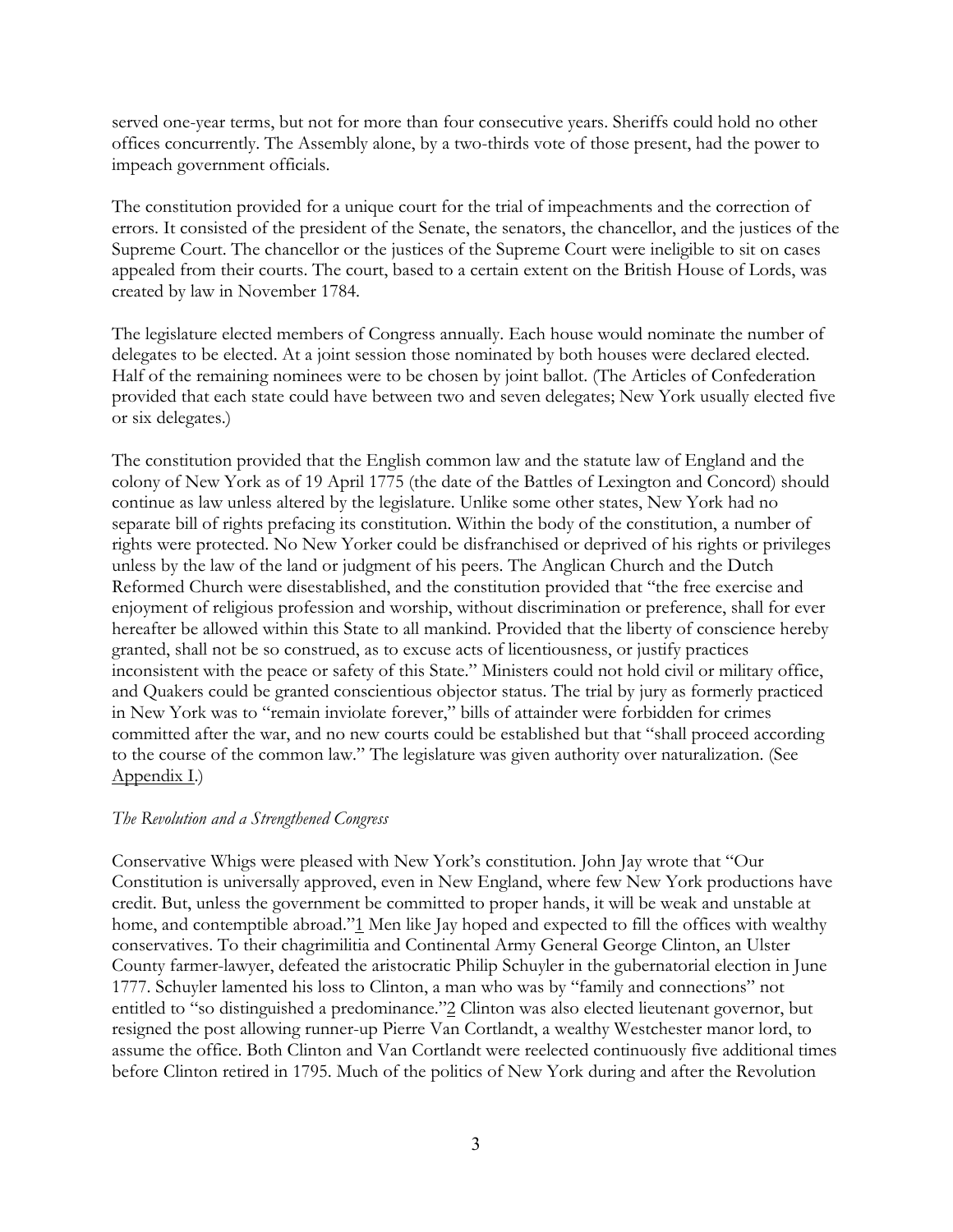centered around the disagreements between the Clintonians and Anti-Clintonians over both state and continental matters.

New York suffered greatly during the Revolution. Throughout most of the war years New York City and parts of the lower six counties were occupied by British troops. The state was thus unable to derive revenue from the trade normally flowing through the port of New York. New York was often the theater of military action as the British attempted to cut off New England from the other states at the Hudson River. Even after Burgoyne's surrender at Saratoga in October 1777, Loyalists, assisted by British regulars and their Indian allies, attacked throughout the Mohawk and Hudson River valleys. New York constantly sought assistance from General George Washington and Congress; but the commander-in-chief never had sufficient forces to meet all the requests and Congress, without coercive power over the states, could provide little aid.

Since Congress was weak, New York (and a few other states) tried to strengthen it. On 6 February 1778 the New York legislature (without amendments) nearly unanimously ratified the Articles of Confederation, proposed by Congress and sent to the states for their approval in November 1777. Governor Clinton signed the act adopting the Articles on 16 February. If Congress were strengthened, he wrote Alexander Hamilton, beyond the provisions of the Articles, "Even their Want of Wisdom but too Evident in most of their Measures woud in that Case be less Injurious."3 Hamilton agreed that Congress' lack of powers "will, in all probability, ruin us."4

George Washington appreciated Clinton's efforts to strengthen Congress and assist the army. "In the confidence of friendship," the commander-in-chief thanked the governor for his support. The weakness of Congress and the lack of support from the states, declared Washington, "have uniformly appeared to me to threaten the subversion of our independence.… I should acknowledge, to the honor of your State, that the pernicious system I have complained of has not influenced your councils; but that New York is among the few that has felt the necessity of energy, and considering its situation, has done everything that could be expected from it."5

In August 1780 delegates from New Hampshire, Massachusetts, and Connecticut met in Boston to discuss efforts to coordinate activities and to strengthen Congress. The delegates called another convention to meet in Hartford in November 1780 and New York was invited to participate. In transmitting this invitation to the legislature on 7 September, Governor Clinton declared that the powers of Congress had to be increased: "When we reflect upon the present situation of our public affairs, it is evident our embarrassments in the prosecution of the war are chiefly to be attributed to a defect in power in those who ought to exercise a supreme direction, for while congress only recommend and the different States deliberate upon the propriety of the recommendation, we cannot expect a union of force or counsel." He believed that Congress should be vested "with such authority as that in all matters which relate to the war, their requisitions may be peremptory."6

The legislature on 23 September agreed to appoint delegates to attend the Hartford Convention "to propose and agree to … all such Measures as shall appear calculated to give a Vigour to the governing Powers, equal to the present Crisis."7 Schuyler wrote to his soon to be son-in-law Alexander Hamilton that "A Spirit favorable to the common cause has pervaded almost both houses, they begin to talk of a dictator and vice dictators, as if it was a thing that was already determined on. To the Convention to be held at Hartford I believe I shall be sent with Instructions to propose that a Dictator should be appointed."8 On 10 October, the legislature instructed its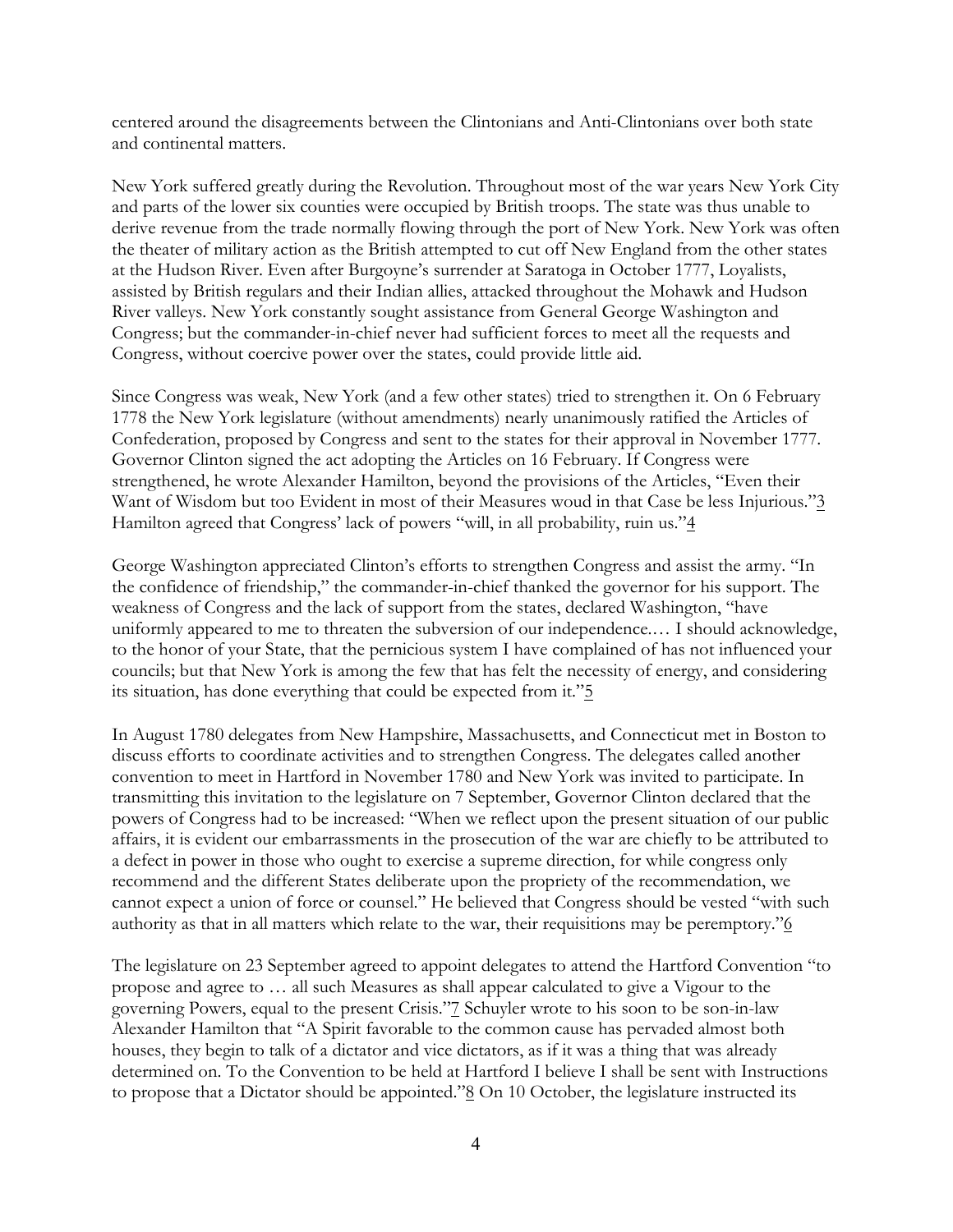delegates to Congress to declare New York's earnest wish that throughout the war or until a confederation government was adopted, Congress should "exercise every Power which they may deem necessary for an effectual Prosecution of the War," and that whenever a state failed to provide its quota of men, money, or provisions, "that Congress direct the Commander in Chief without Delay to march the Army, or such Part of it as may be requisite, into such State, and by a Military Force, compel it to furnish its Deficiency." <u>9</u> New York Congressman James Duane told the governor that the resolution "does Honour" to the legislature's "Zeal and publick Spirit."10

The Hartford Convention, meeting in November 1780, proposed that George Washington be given dictatorial powers and that Congress be given the power to levy tariffs to pay the interest on the public debt and a coercive power to force the states to comply with its requisitions. Furthermore, the delegates advocated that Congress be vested with broad implied powers in addition to the powers specified in the Articles of Confederation. By the end of March 1781, the New York legislature and the governor had endorsed the convention's proposals.

On 5 February 1781, Governor Clinton writing to President of Congress Samuel Huntington challenged what he and the legislature thought was an unfair congressional requisition on the state. In this lengthy letter, he detailed the pain and anguish New Yorkers had endured for the previous five years. Clinton warned Congress that New York could not be expected to withstand the combined attacks of British regulars, Hessians, Loyalists, hostile Indians, and rebellious Vermonters (see below for Vermont) if Congress sapped the state's strength to compensate for the lack of support from other states. Clinton also suggested that Congress either did not have the power to enforce its laws and compel each state to do its duty, or that Congress neglected to exert the coercive power that it did have. New York would not presume to say "whether Congress has *adequate* Powers or not? But we will without hesitation declare that if it has them not, it ought to have them, and that we stand ready on our Part to confer them." But the governor argued that Congress had already exercised "extensive Powers." It had waged war, absolved its citizens of allegiance to the British Crown, emitted money, entered into treaties, sent and received ambassadors, and given dictatorial powers to the commander-in-chief. No state had objected. "Hence we venture to conclude," declared Clinton, "that other States are in Sentiment with us, that these were Powers that necessarily existed in Congress, and we cannot suppose that they should want the Power of compelling the several States to their Duty and thereby enabling the Confederacy to expel the common Enemy."11 Congress needed to assert itself.

On 1 March 1781, Maryland became the last state to ratify the Articles of Confederation. Congress immediately notified the states that the first federal constitution had been adopted. Governor Clinton relayed the message to the state legislature on 19 March, declaring that "This important event, as it establishes our union, and defeats the first hope of our enemy, cannot but afford the highest satisfaction."<sup>12</sup>

The financial and military difficulties facing the country prompted Congress on 3 February to propose a federal tariff of five percent on all foreign imports—the Impost of 1781—earmarked to pay the interest and principal on the war debt. New York acted swiftly and ratified the impost on 19 March. Eleven other states adopted the impost, but Rhode Island refused. Because the Articles of Confederation required that amendments be adopted by all thirteen state legislatures, the impost died.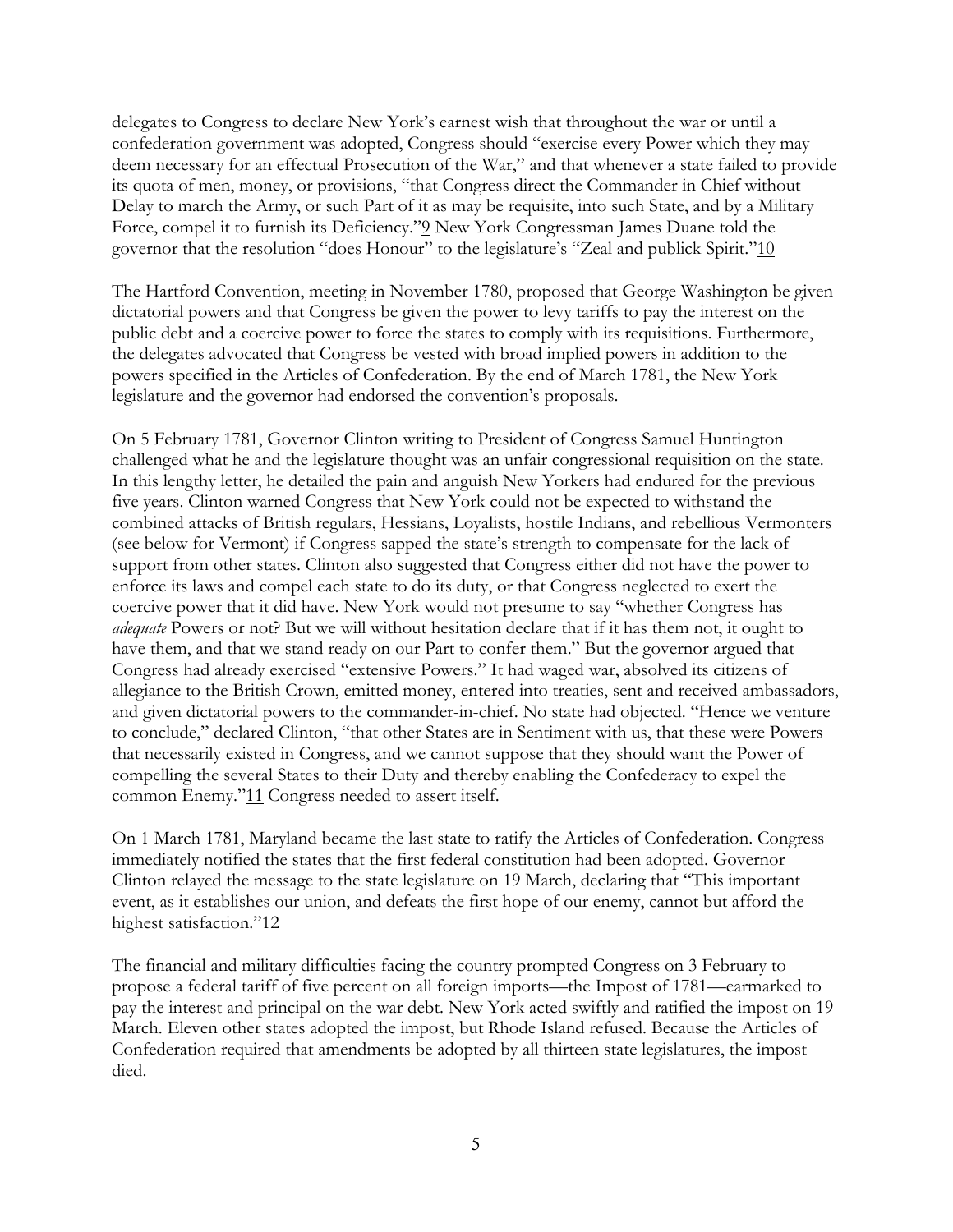Although America's overall military prospects had brightened after Yorktown in October 1781, its finances had worsened. New York still remained occupied, whereby its commerce was disrupted. Governor Clinton wrote John Hanson, President of Congress, in November 1781 expressing his concern "that there is more than a Hazard that we shall not be able, without a Change in our Circumstances, long to maintain our civil Government." Alluding to his letter of 5 February (above) and to various resolutions passed by the legislature at its last session, he assured Hanson that New York was completely federal: "I trust there can be no higher Evidence of a sincere Disposition in the State to promote the common Interest than the alacrity with which they passed the Law for granting to Congress a Duty on Imports and their present proffer to accede to any Propositions which may be made for rendering the Union among the States more intimate and for enabling Congress to draw forth and employ the Resources of the whole Empire with the utmost Vigor." The governor admitted that the state had few resources at present to pay its federal requisitions, but, he predicted, when the British evacuated New York City and peace was established, New York would prosper. Clinton assured Hanson that the state would "chearfully consent to vest" Congress "with every Power requisite to an effectual Defence against foreign Invasion and for the Preservation of internal Peace and Harmony."13

Concurring with Governor Clinton's opinion, the New York legislature, meeting in special session in July 1782, resolved that Congress ought to be given additional taxing authority and that a general convention be called to revise the Articles of Confederation. These resolutions were forwarded to Congress, but New York Congressman Ezra L'Hommedieu informed Clinton that they would not have the desired consequences because "very few States seem disposed to grant further Powers to Congress."14 By mid-January 1783, however, Congressman Alexander Hamilton, who in September 1780 had called for a national convention to strengthen Congress, felt more optimistic. "Every day proves more & more the insufficiency of the confederation. The proselytes to this opinion are increasing fast, … and I am not without hope it may ere long take place. But I am far from being sanguine."15

Hamilton's optimism was not borne out. The reduced British threat made states less willing to increase the powers of Congress. The New York resolutions were considered by various congressional committees, but in September 1783 a committee recommended that action be postponed. The following month, Clinton wrote to Washington that he was "fully persuaded unless the Powers of the national Council are enlarged and that Body better supported than it is at present, all their Measures will discover such feebleness and want of Energy as will stain us with Disgrace and expose us to the worst of Evils."16

# *A New State Perspective*

With the end of hostilities and the evacuation of British troops, the military justification for a strong Union with increased congressional powers ended. Consequently, New Yorkers reassessed their state's position within the Union. Alexander Hamilton reported from Congress that "There are two classes of men [in Congress] … one attached to state, the other to Continental politics."17 In postwar New York two political parties developed—the followers of Governor Clinton opted to address the state's problems, while the followers of Philip Schuyler favored a more Continental program.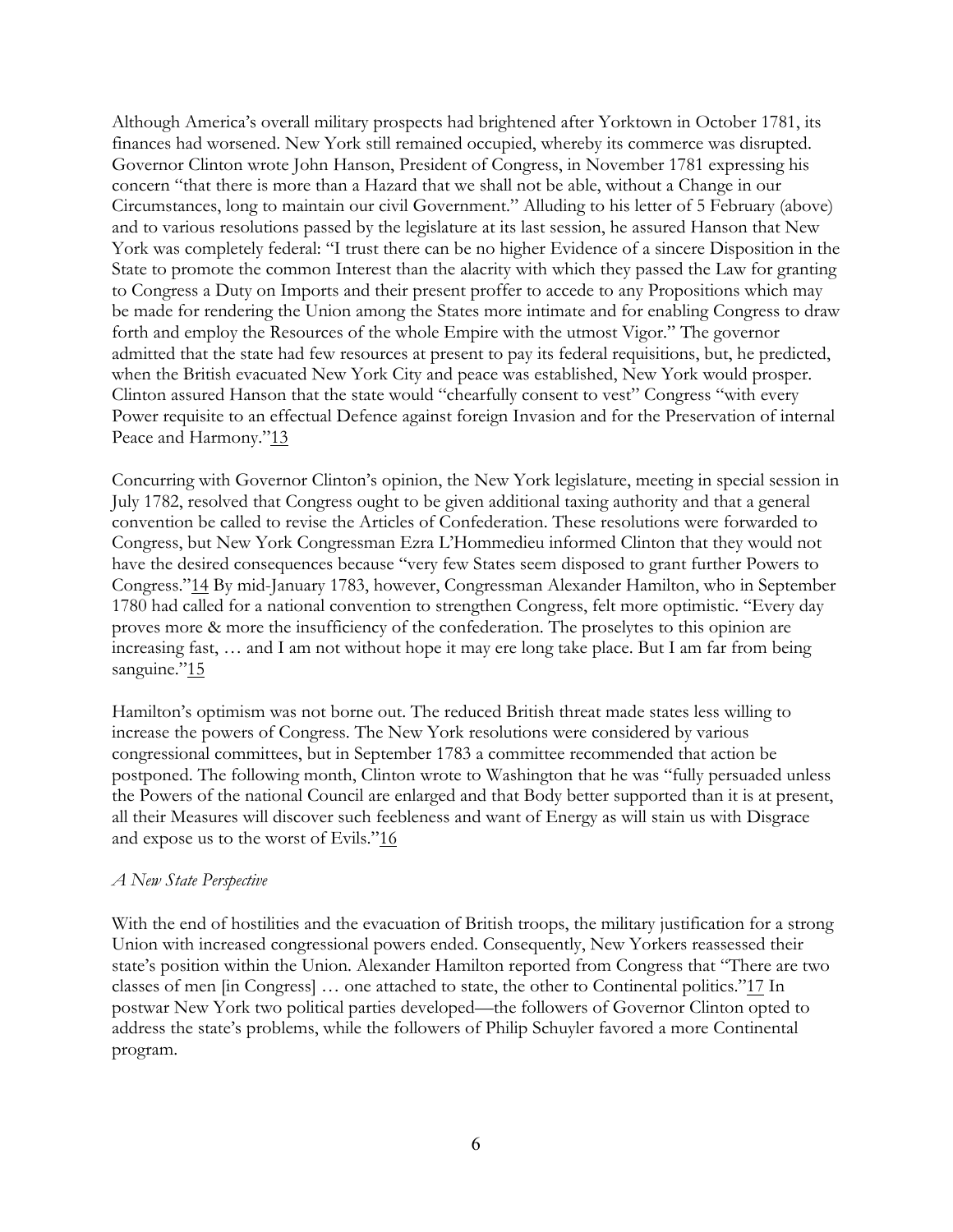Hamilton described his father-in-law as the second most influential man in the state—second only to the governor. Schuyler, however, according to Hamilton, had "more weight in the Legislature than the Governor; but not so much as not to be exposed to the mortification of seeing important measures patronised by him frequently miscarry."18 In a candid characterization of Schuyler's role in the state Senate, the governor wrote "in special Confidence" in January 1787 that "Genl Schuyler arrived last Night & now I suppose the Senate Room will ring with incoherent Rhapsody and feigned Patriotism, hitherto it has been blessed with singular Harmony—So much for Politics."19 By the end of 1786, the mantle had shifted to Hamilton.

Party structure and hierarchy were not as clear on the other side. Everyone knew that George Clinton controlled a large number of legislative votes, and that he was the titular head of a party composed of several factions led by different men. The aristocratic Schuylerites—later to be Hamiltonians—did not want the popular governor as an avowed, personal enemy. Far better to oppose some of the more radical factions led by Abraham Yates, Jr., John Lansing, Jr., Ephraim Paine, and "the levellers" Mathew Adgate and Jacob Ford. Yates served especially well as the aristocrats' whipping boy. According to Hamilton, he "is a man whose ignorance and perverseness are only surpassed by his pertinacity and conceit. He hates all high-flyers, which is the appellation he gives to men of genius."20

George Clinton was satisfied to exert his influence behind the scenes and was not eager to be publicly acclaimed as the leader of a political party. He believed that he could be more effective above the fray of partisan politics. Furthermore the majority in the legislature was composed of various elements, some of which were too radical for the governor's taste. By staying publicly aloof, the governor stayed out of the rough and tumble political battles, yet he could usually win support for or kill legislative proposals at will.21

Clintonians felt that New York had contributed more than its fair share of men and money toward the war effort. Since both the state and federal financial crises could probably not be solved simultaneously, and since it appeared that other states would not contribute significantly to alleviate the federal financial problem, Clintonians decided to concentrate on New York's problems. Therefore, they developed an economic program calling for (1) a state impost, (2) sale of confiscated Loyalist estates and unsettled state lands, (3) a moderate real estate and personal property tax, (4) the issuance of paper money on loan to farmers, (5) the funding of the state debt, and (6) the state assumption of a portion of the federal debt owned by New Yorkers. Schuylerites strenuously opposed this program.

The Clintonian program began on 15 March 1783 with the repeal of New York's earlier approval of the Impost of 1781, the British evacuation of New York City in late November 1783, and the passage in March 1784 of a state impost that was revised in November 1784. The state impost was to be the cornerstone of the new financial system, and as such Clintonians refused to support a continental impost. Annual income from the state impost during the Confederation years ranged between \$100,000 and \$225,000, and represented between one-third to over one-half the state's annual income. This income was especially significant because much of it was paid by non-New Yorkers. Although the impost was initially paid by importing merchants resident in New York, much of it was passed along to consumers in other states in the form of higher prices for imported goods that were reexported and sold in other states. Half of the foreign goods consumed in Connecticut and New Jersey were originally imported into New York City. Thus, when consumers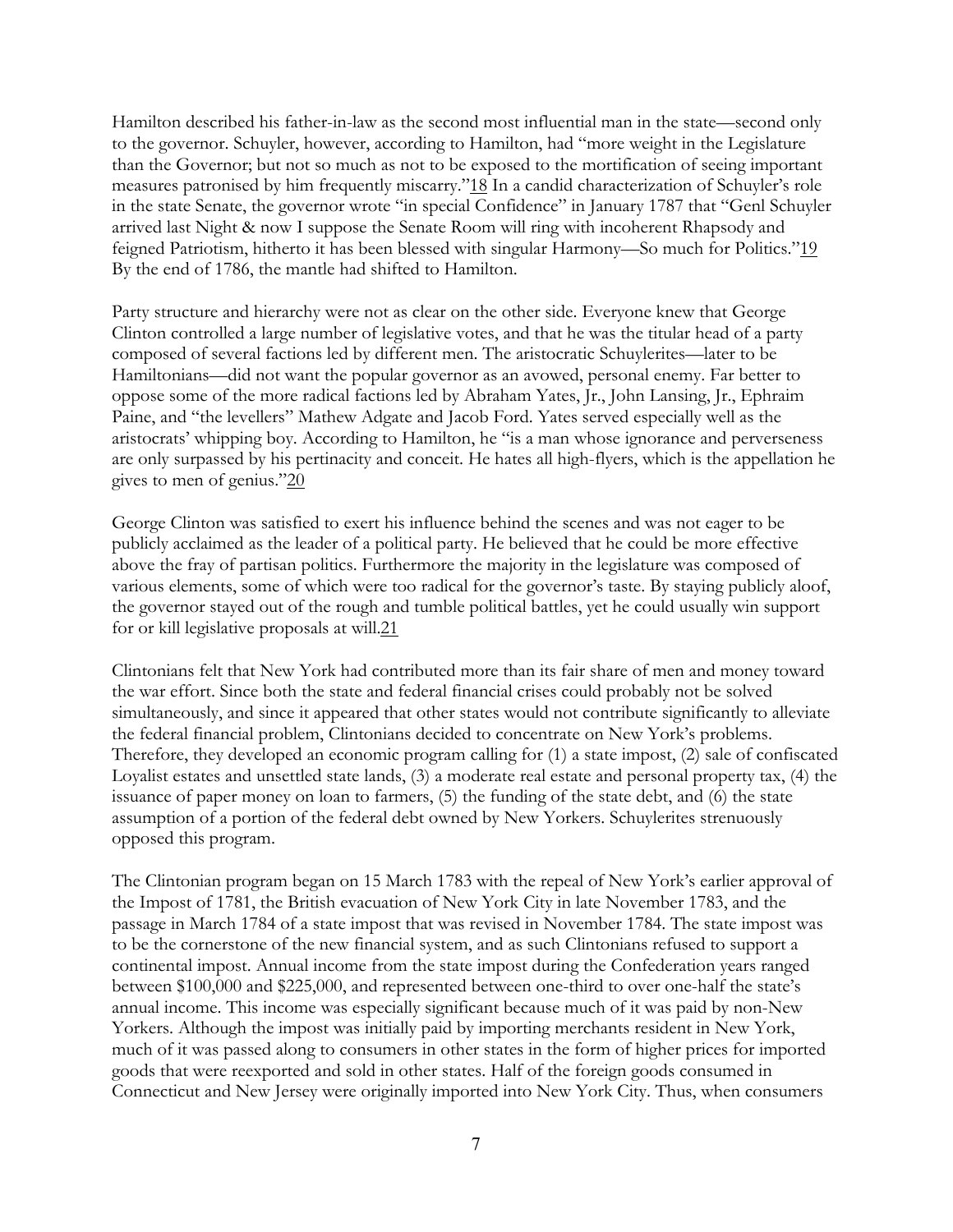in other states paid higher prices for imported goods, the additional cost was paid into the treasury of New York. The impost also acted as an invisible tax on New Yorkers to be collected by merchants—a group not well represented among Clintonians. The income from this hidden tax was so substantial that other taxes were kept very low.

# *Confiscated Loyalist Property*

Land sales were expected to contribute significantly to the state's financial recovery. Almost \$4,000,000 was raised from the sale of confiscated Loyalist estates. Some Whig manor lords felt uncomfortable about the confiscation of these estates and the creation of moderate-sized parcels from them. Nationalists (those who still wanted to strengthen Congress) worried that the late seizures by New York and the refusal to compensate Loyalists violated the Treaty of Peace of 1783. In March 1783 William Floyd, delegate to Congress, assured Governor Clinton that the treaty's provisions concerning Loyalists were mere show inserted so that the king and his ministers could say to Loyalists "that they had attended to their Interest as far as Lay in their power on the Settlement of a peace." Congress would suggest that the states compensate their Loyalists, but the states would not comply.22 On 31 March 1784 the New York legislature resolved not to compensate Loyalists whose property had been confiscated because Great Britain had no plans to compensate Americans who had suffered from the wanton destruction of Loyalists and their Indian allies. The "Rules of Justice" did not require, nor would "the Public Tranquillity" allow, the restoration of citizenship or property to the enemies of America. The legislature said that it "entertain[ed] the highest Sense of National Honor, of the Sanction of Treaties, and of the Deference which is due to the Advice of … Congress," but that the legislators found "it inconsistant with their Duty to Comply with the Recommendation."23 New York thus kept the confiscated property as partial remuneration for its wartime expenses.

# *Vermont Secedes from New York*

New York was upset with Congress' handling of the separatist movement in Vermont. Various settlers had moved to Vermont with land grants from New York, Massachusetts, and New Hampshire. In 1764 the king in council ruled that the disputed territory belonged to New York. But in 1777 New England settlers, led by Ethan and Ira Allen and their Green Mountain Boys, declared their independence from both New York and Great Britain. Throughout the Revolution, New York sought congressional assistance at recovering these eastern counties; but, afraid of driving Vermonters into an alliance with Great Britain, Congress did little more than investigate the situation and make recommendations, while the Green Mountain Boys adopted a constitution, set up a government, defied Congress, imprisoned and confiscated the property of settlers who remained loyal to New York, and actually fought against New York militiamen. New York's congressional delegation reported to Governor Clinton on 9 April 1784 that Congress is determined "not to do anything about that matter, expecting that in Time we shall be Obliged to consent that [Vermont should] ... become a separate State."24 Such was the case as Vermont was admitted to the Union as the fourteenth state in 1791.

# *New York's Western Lands*

New Yorkers also worried about losing some of their western lands. After the successful August– September 1779 attack on pro-British Indians in western New York by Continental troops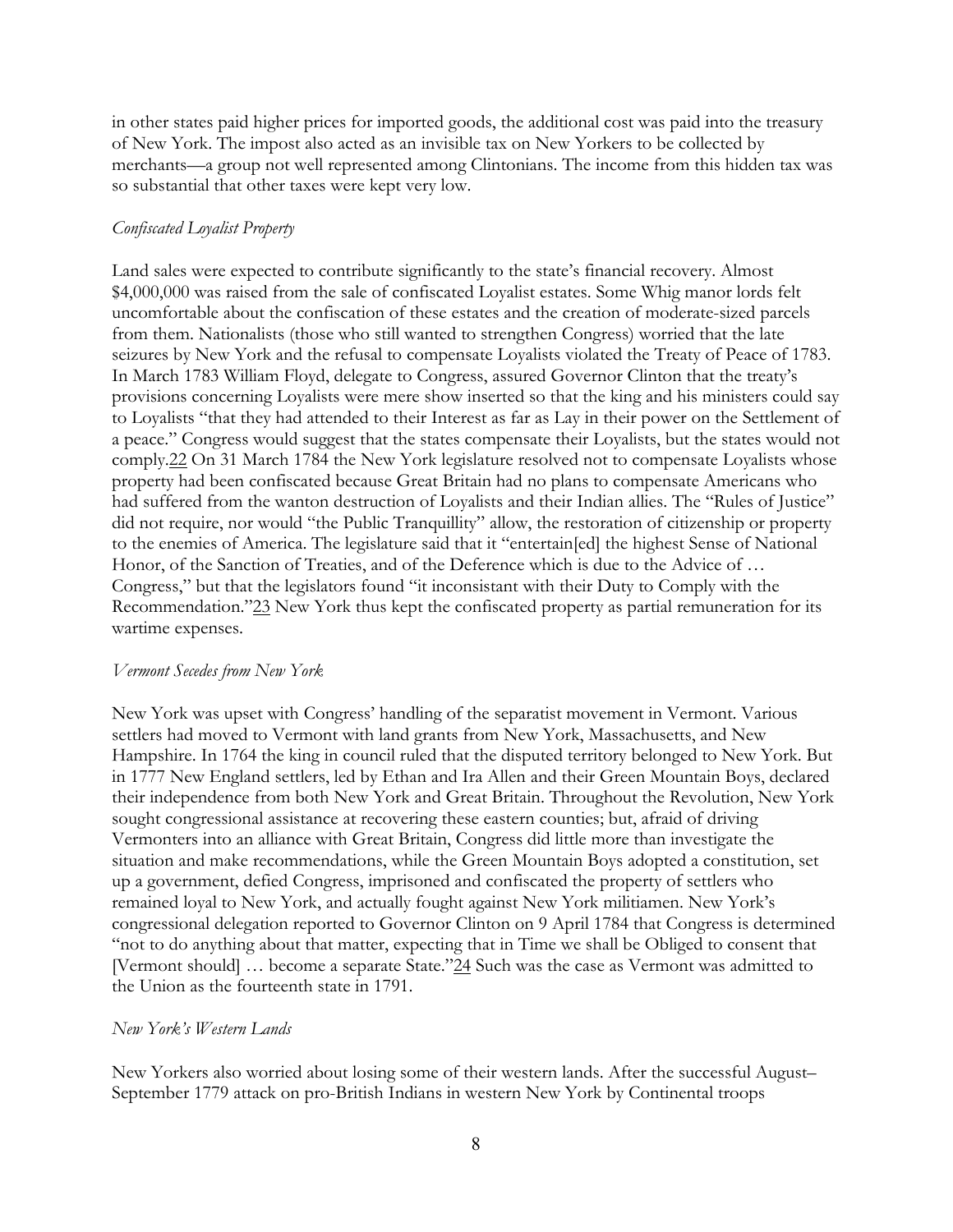commanded by Generals John Sullivan and James Clinton, arguments surfaced that, because Continental troops had taken the land from an independent Indian nation, the land belonged to the United States. In October and November 1779 congressmen John Jay and Robert R. Livingston each recommended that New York give up a part of its western lands to secure the remainder.25 Governor George Clinton soon agreed that it was in New York's interest "to give up a Part of our Western Lands, if by this we shall be able to injoy the Remainder free from every Claim."26 In February 1780 the legislature instructed its delegates in Congress to propose a new state boundary and cede lands to Congress.27 Congress accepted the cession and asked other states with western holdings to follow New York's example.

By the end of the war, new dangers to New York's western lands had appeared. On 9 April 1784 New York's congressional delegates Ephraim Paine and Charles DeWitt alerted Governor Clinton that "Upon the whole sir it is our opinion that the utmost Vigilance ought to be exercised to prevent any encroachments on our Territory as we are to expect no protection otherwise than from our own arms."28 Three weeks later, Paine wrote that "it appears to be the general Sense of the Delegates [in Congress] that the western Country ought to be Considered as belonging to the united States in Common." Paine suggested that it was "high time for our State to tak the Same measures as though it was Sorounded with open and avowed Enemies."29 On 4 June DeWitt repeated the warning.30

The preceding day (3 June) the Massachusetts delegates to Congress submitted a petition to Congress formally claiming western New York and requesting that a federal court decide the case, as provided for in Article IX of the Articles of Confederation. Congress read the petition and ordered that agents from the two states present their states' cases before Congress on 6 December 1784. Governor Clinton called a special session of the legislature which convened in mid-October 1784.

On 12 November the legislature appointed five agents to represent New York before Congress. James Duane, John Jay, Robert R. Livingston, Egbert Benson, and Walter Livingston would try to save New York's western lands. The agents presented their arguments before Congress on 6, 8, and 10 December. Congress resolved that the judges meet in Williamsburg, Va., in June 1785 to settle the case. When the court failed to attain a quorum. Governor Clinton authorized the state's newly created land office to start selling land in the disputed territory. Sensing that Congress could not resolve the matter, both states appointed agents in 178631 who met in Hartford, Conn., between 30 November and 16 December and negotiated a compromise. New York was to retain the jurisdictional control over the land but Massachusetts would retain property rights. Although New York retained control over the territory, it lost the vast revenue expected from the sale of the land.

#### *The Northwest Forts*

Another point of contention between New York and Congress concerned the northwest forts that the British continued to occupy after the war in violation of the 1783 Treaty of Peace. Of the seven forts in question, five were within the boundaries of New York. As the end of the war neared. New York was eager to occupy the forts to regain control of the lucrative fur trade, assert hegemony over the Indians, and assure its claim to the region. On 27 March 1783 the state legislature passed concurrent resolutions calling for the state to occupy the forts immediately upon the British evacuation. To leave the forts vacant would risk their destruction by Indians. To have the forts garrisoned with Continental troops would encourage those states and individuals who wanted to divest New York of its western lands.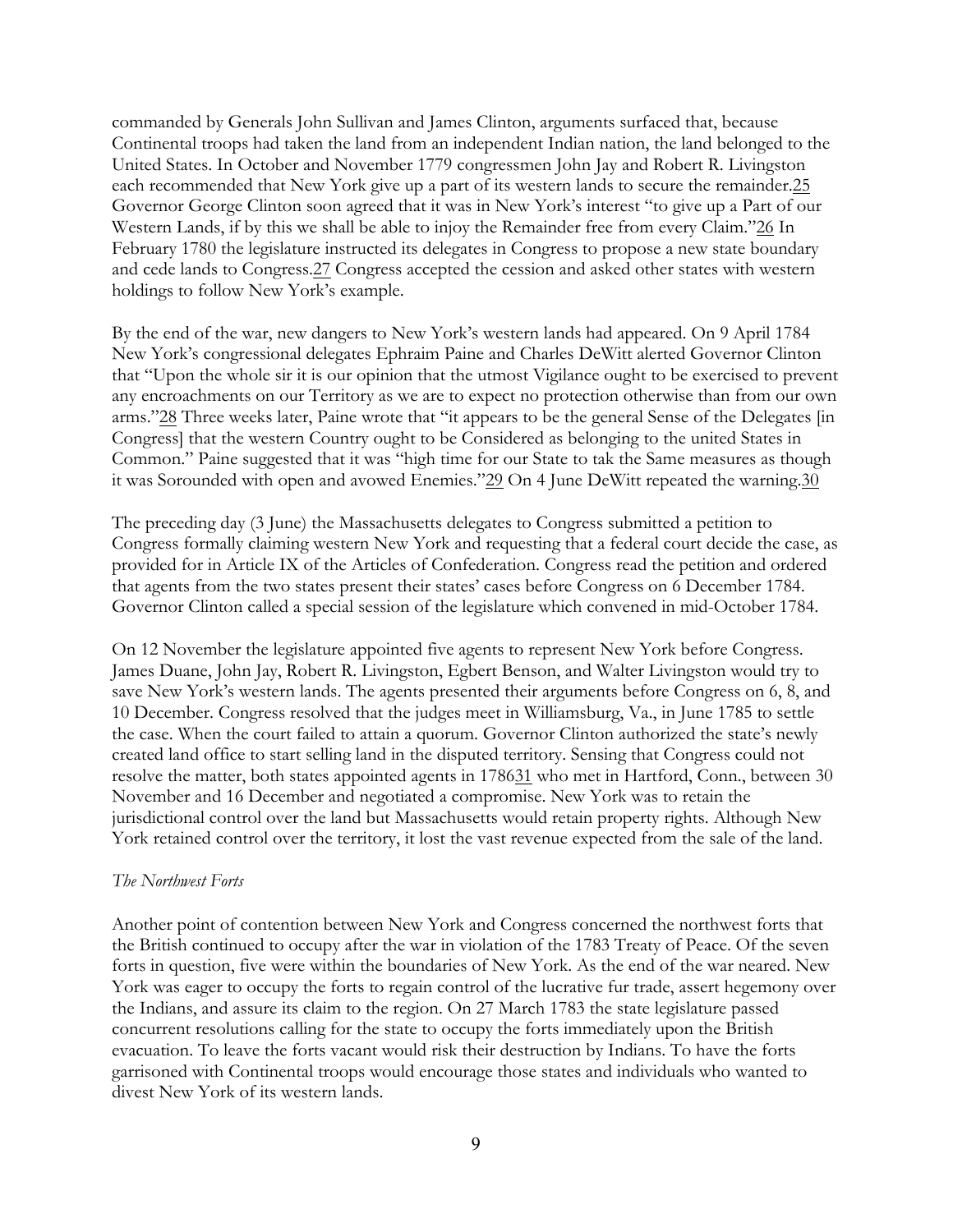Because the Articles of Confederation forbade states to maintain an army in peacetime "except such number only, as in the judgment of the united states, in congress assembled, shall be deemed requisite to garrison the forts necessary for the defence of such state,"32 New York requested that Congress allow it to occupy the forts with up to 500 soldiers to be taken from New York troops already under Continental command, who had enlisted for three years' service beginning in April 1781. The legislature asked Congress to declare that these soldiers henceforth would be "in the immediate Service of this State, and not in the Pay or Service of the United States." Since New York was bereft of funds, however, the legislature requested that Congress provide "immediate Subsistence" and munitions for the units and charge these expenses against New York's account with the Confederation."33 On 1 April 1783, Governor Clinton sent the resolutions to Alexander Hamilton and William Floyd, the state's delegates to Congress. They did not submit the resolutions to Congress. Instead Hamilton committed them to his own committee to prepare a report on a military establishment and then did not pursue the New York resolutions. In effect, he buried the resolutions. A week later the New York delegates reported that the resolutions were sent to committee, but that they thought "it improbable Congress will accede to the idea."34 On 1 June Hamilton informed the governor that Congress had agreed to a temporary provision instructing General Washington to garrison the evacuated forts with three-year Continental soldiers, which Hamilton endorsed as "more for the interest of the state than to have them garrisoned at" New York's expense.<sup>35</sup>

Congress reconsidered the garrisoning problem in the spring of 1784. Congressman Ephraim Paine wrote the governor that Congress would not give New York an estimate of the number of soldiers needed to garrison the forts until it had decided upon the measures necessary to take possession of the forts. Paine asked the governor if New York was likely to raise soldiers to occupy the forts. If so, the state's delegates would "Endeavour to protract the Determination of Congress upon the Subject of arangements in order to give an opportunity to our troops first to get Possession." Paine felt it was important for New York troops to occupy at least Forts Niagara and Oswego because "it appears to be the general Sense of the Delegates that the western Country ought to be Considered as belonging to the united States in Common."36

Frustrated with Congress, on 19 March 1784 Governor Clinton (in violation of the sixth article of the Articles of Confederation) had commissioned a secret envoy to meet with Sir Frederick Haldimand, governor general of Canada, to determine when the British would evacuate the forts. Haldimand informed New York's envoy that when the forts were evacuated they would be turned over to Congress. Meanwhile, however, Great Britain would not evacuate the forts until Americans compensated Loyalists and removed state impediments hampering British creditors from collecting prewar debts from Americans.

Congressman Paine objected to Congress' "utmost Chicanery," He believed that Massachusetts had offered to turn over some of the western lands to Congress and retain the rest. Soon, Paine wrote, Congress would order Massachusetts Continental troops stationed at West Point to garrison the posts when evacuated by the British. The delegates' "Chagrin was very visible when Congress were tould plainly that New York would not Suffer the Massachusets troops to march into that Country."37

A compromise was reached on 3 June 1784—the very day Massachusetts delegates petitioned Congress claiming western New York as Massachusetts property. New York would not be allowed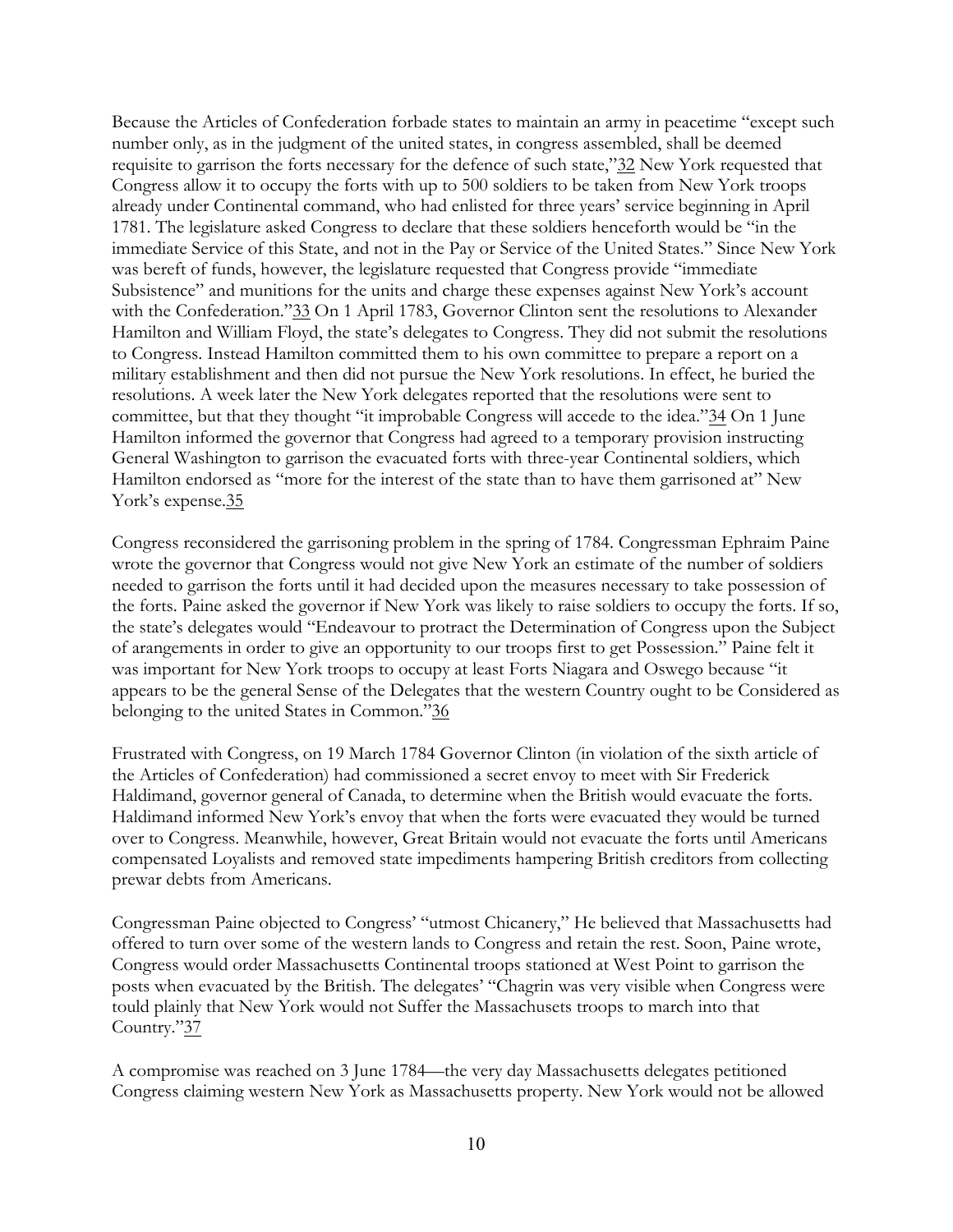to raise troops for garrison duty, nor would Congress send Continental soldiers to occupy the forts. When needed, Congress would call for a regiment of 700 men to be drawn from the militias of four states—New Jersey would supply 110 soldiers. New York and Connecticut 165 each, and Pennsylvania 260. Pennsylvania would supply the commanding officer.38

# *The Impost of 1783*

In April 1783 Congress proposed to the states an economic program to help pay the war debt. Among other things, Congress requested that the method of apportioning federal expenses among the states be changed from the value of land to population. New York adopted this amendment on 9 April 1785. Congress also asked the states to give it the power to levy a five percent tariff for twenty-five years with revenue earmarked exclusively to pay the war debt. New Yorkers divided over the wisdom of granting such a power to Congress. The state's two delegates to Congress— Alexander Hamilton and William Floyd—split their vote on the proposed plan. Floyd supported the measure, but Hamilton opposed it because it was too weak. Despite his opposition, Hamilton urged Governor Clinton to support the impost, but by this time, the governor and his followers had become disenchanted with Congress. They now looked to strengthen the state of New York so that it could stand up to incursions from its neighbors.

Some New Yorkers had ideological reasons for opposing the federal impost. Abraham Yates, Jr., led the opposition in a series of newspaper essays expounding upon the danger of giving Congress the power to levy taxes and to collect revenue independent of the states. These ideologues called for Congress to have the means to pay the public debt, but they demanded that the states should retain the power of the purse and grant Congress the funds it needed.

Yates and others feared that Congress would misuse its taxing power to create a powerful and oppressive bureaucracy reminiscent of prewar imperial harassment. It would appoint "collectors, deputy-collectors, comptrollers, clerks, tide-waiters, and searchers." Ships and soldiers would be maintained in port towns to enforce the tariff. Special courts would be created to try offenders. Opponents of the impost also argued that when the federal government augmented its power, Congress' voracious appetite for authority would be satiated only when it had "swallowed entirely *the sovereignty of the particular states*."39 Similar fears surfaced in other states. Consequently, when some states ratified the Impost of 1783, they provided in their acts of ratification that the state constitutional protections accorded their citizens would not be violated by despotic federal prosecutions. Instead of taking such a halfway measure, the New York Senate defeated the impost eleven to seven on 14 April 1785.

On 15 February 1786, Congress asked New York to reconsider its rejection. State Senator Philip Schuyler, in a letter to his political lieutenants in Albany County, held out little hope, but vowed to do his best to obtain the adoption of the impost "for the honor, for the interest and *for the security of the peace* of the state." He was not at liberty to tell them what he meant by the "security of the peace of the state." All he could say at that time was "that we have it in our power by *our prudence*, not by our *strength* to avert disagreeable consequences—we may be driven to do by compulsion that which ought to flow spontaneously from our Justice and from neighbourly considerations."40 A month later, Schuyler elaborated on his fears. If the legislature refused to pass the impost, "the consequences are seriously to be apprehended." Connecticut had already sent emissaries to Vermont and to western Massachusetts to seek their cooperation in compelling New York's compliance. Such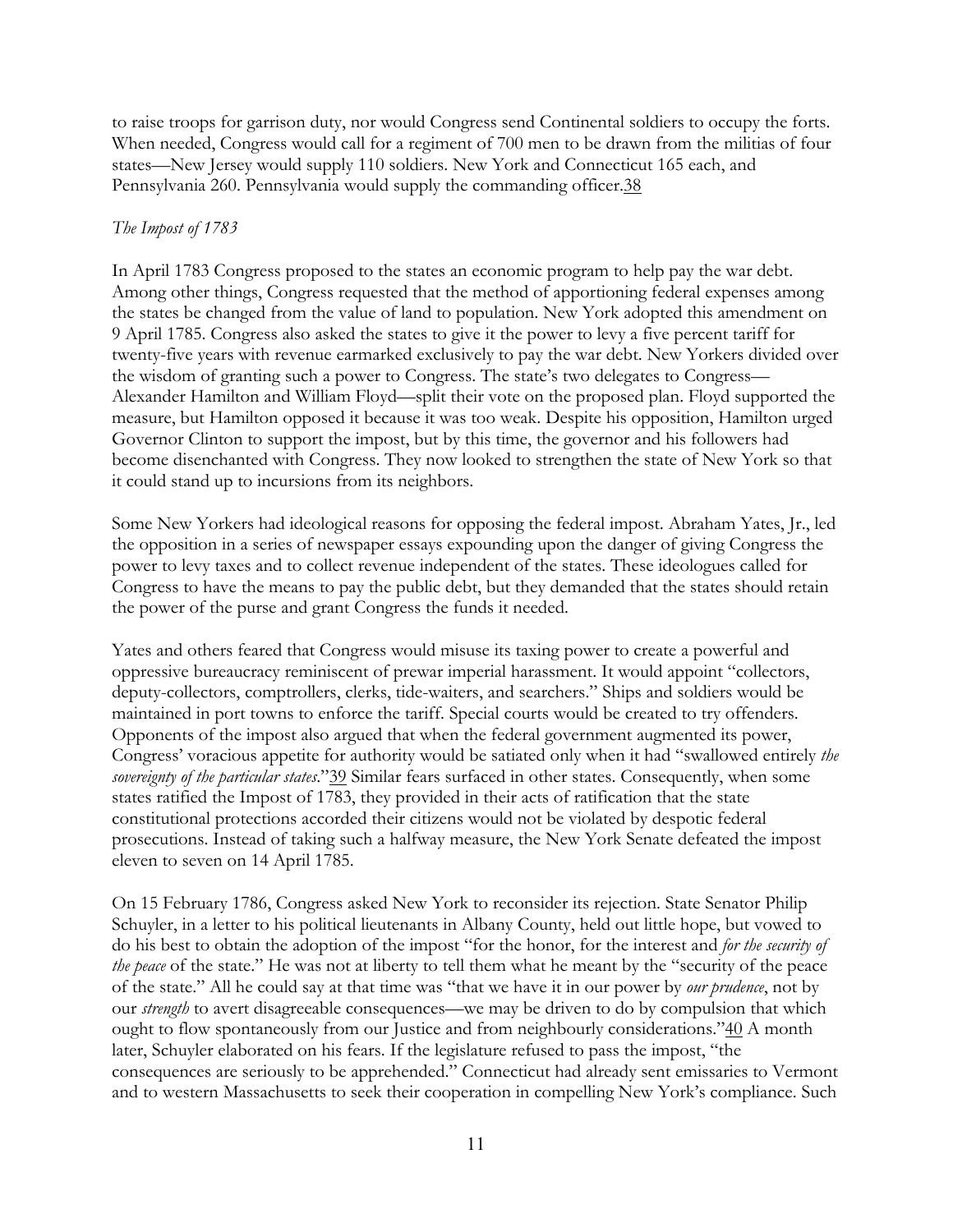a combination. Schuyler asserted, "will be powerful, and if once hostile disturbances arise, heaven only knows where they will end."41 Schuyler was not alone in predicting violence. Nathaniel Gorham, a Massachusetts delegate to Congress, believed that it was only "the restraining hand of Congress (weak as it is) that prevents NJ and Conne. from entering the lists very seriously with NY & blood shed would very quickly be the consequence." $42$ 

Animosity toward New York raged throughout New Jersey and Connecticut. Half of all foreign goods imported into these states came through the Port of New York. In effect, New Jersey and Connecticut consumers, and to a lesser extent those in Massachusetts and Vermont, paid New York's state impost in the form of higher prices. They subsidized New York's low real estate and personal property taxes. This hidden tax cost New Jersey and Connecticut approximately £30,000 and  $\dot{\gamma}$ 50,000 per year, respectively. Gorham believed that the discontent fostered by this economic domination would "greatly weaken if not destroy the Union." New Jersey's legislature fought back by resolving not to pay its congressional requisitions until New York gave up its state impost or applied its revenue "for the general purposes of the Union."43 "Gustavus," writing in the *New York Journal*, 2 March 1786, chided his fellow New Yorkers: "That by our own impost we actually lay two states under contributions, and thereby pay our debt with monies which properly belong to the treasuries of Jersey and Connecticut." But most New Yorkers were not embarrassed; they understood the economics of their port and appreciated its benefits. "Let our imposts and advantages be taken from us, shall we not be obliged to lay as heavy taxes as Connecticut, Boston, &c." The bountiful revenue from the Port of New York was "a privilege Providence hath endowed us with," and New Yorkers were not about to surrender it to Congress.44

Attention focused on the New York legislature in April 1786 as it reconsidered the impost. To some the stakes were high—perhaps the very existence of the Union. Some delegates in Congress felt that New York would accept the impost rather than risk the consequences. Clintonians, however, aware of the attention their state was receiving, chose to adopt the impost with important restrictions. On 4 May New York acceded to the principle that revenue from imports should accrue to Congress for the next twenty-five years to pay the interest and principal on the public debt. But New York would use the mechanism and bureaucracy of the state impost to collect the revenue. Furthermore, the state reserved the right to pay Congress the impost revenue with its paper money.

Congress, now meeting in New York City, received New York's act on 12 May 1786 and appointed a committee to consider it. On 16 June, the committee's report was read. The committee proposed a resolution asserting that New York's act "so essentially varies" from Congress' system, that it could not "be considered as a compliance."45

Not all congressmen wanted to reject New York's adoption. When Congress debated the report on 27 July Melancton Smith, one of Clinton's closest advisers, argued that most of the states had "restrictions & limitations" in their ratification acts so that Congress could not "exercise, appoint or controul any judicial power at all. The Courts of the diff. States are only competent, and not accountable or controulable by the U.S." The states, Smith persisted, "generally have not given the powers asked, yet Cong, have determined these Laws are a compliance—a strict compliance they cannot be—it must be meant then that they are a substantial compliance—and so a sub[stantial] comp[liance] is suffi[cient]." Congress would receive the revenue it needed."46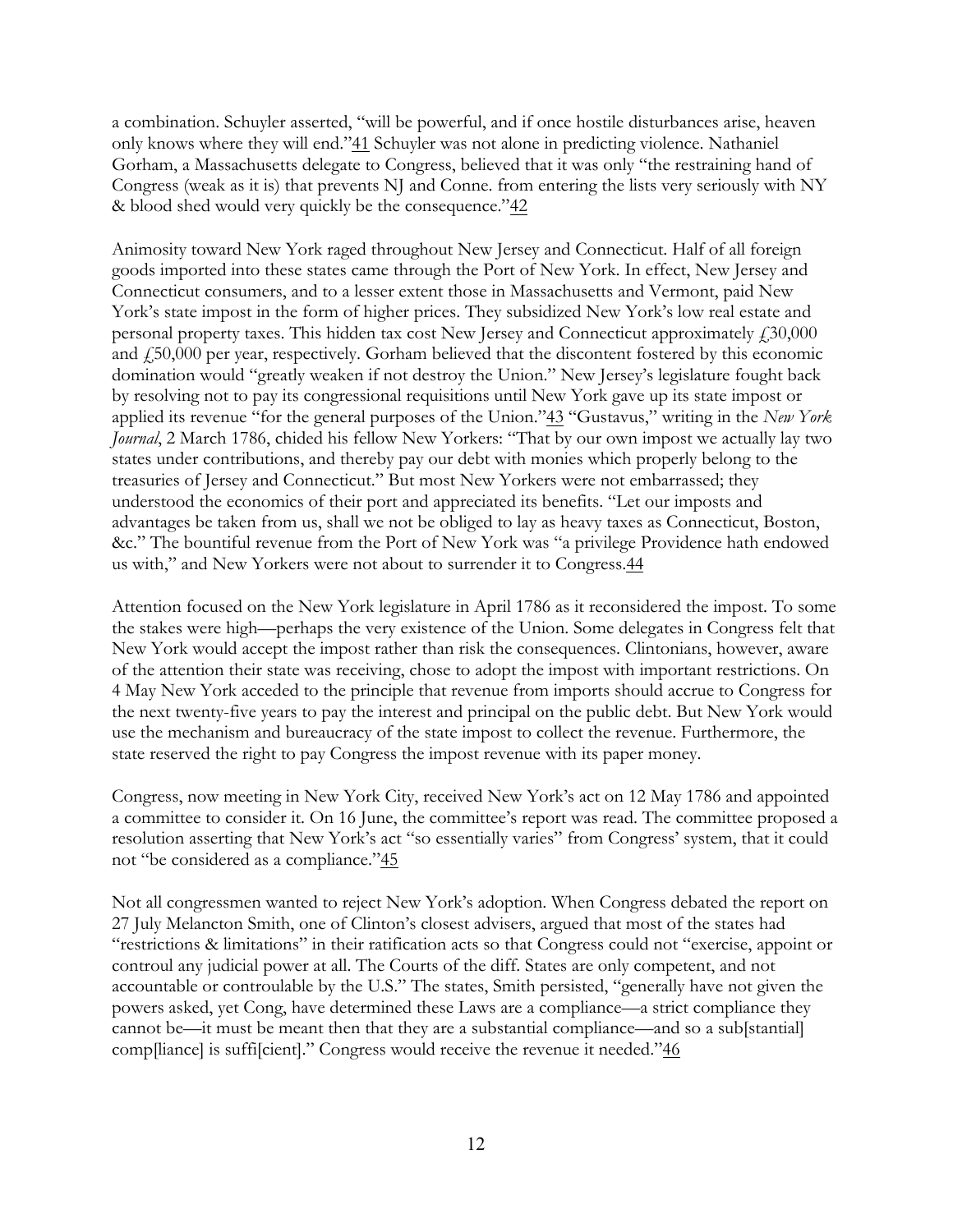James Monroe wrote Clinton that the Virginia congressional delegation wanted to avoid irritating New York. In their judgment, "the best plan" was for Congress to draft an ordinance implementing the impost that would show the New York legislature that the new revenue plan would not be "a system of oppression, but in conformity with the laws & constitution of the state itself." With this assurance, the legislature would be induced "to grant powers in such conformity with the acts of other states as to enable them [i.e., Congress] to carry it into effect." Congress, according to the Virginians, should "proceed with temper in this business … to conciliate & gain the confidence of the state & all its citizens."47 Other congressmen, such as Stephen Mix Mitchell of Connecticut, hoped that Clinton would see "the Precipice on which the united States as a collective body stand, by reason of withholding the necessary Means for the preservation of our Union."48

The majority of Congress, however, disagreed, and, on 11 August, Congress asked Governor Clinton to call a special session of the legislature to reconsider the impost. Five days later the governor rejected the request, referring to the state's constitutional provision that allowed the governor to call special sessions only on "extraordinary Occasions." "I cannot yield a Compliance." Clinton explained, "without breaking through one of those Checks which the Wisdom of our Constitution has provided against the Abuse of Office."49 On 23 August, Congress again debated and rejected New York's ratification of the impost. For a second time, it requested the governor to call an early session, but Clinton again rejected the request.

Several members of Congress opposed this second request. New York Congressman Melancton Smith unsuccessfully offered a motion opposing a second request to the governor because "it would be inexpedient."50 North Carolina Congressman Timothy Bloodworth thought this second request to Governor Clinton "improper as there is not the least probabil[it]y of his complying, deeming the measure unwarrantable by the constitution."51

Massachusetts Congressman Rufus King had a different perspective. Suggesting that Congress was "as the lawyers say, at issue with New York," King observed that Clinton "is the only one of the thirteen [state governors] who would under similar circumstances refuse" to call the legislature into special session. But King welcomed Clinton's adamant stance and New York's refusal to alter its act adopting the impost. Without a revenue from the impost, King believed that Congress would be justified in doing "every thing in their power for the public Good."52 Clinton's actions and New York's obstinacy, consequently, would help those nationalists who wanted more power for Congress.

When the legislature convened for its regular session in January 1787, the nationalist forces in the Assembly were mobilized by a new leader. Alexander Hamilton had been elected to the Assembly. On 13 January 1787. Clinton delivered his opening address to the legislature, in which he transmitted Congress' request for a reconsideration of the impost. The governor justified his refusal to call a special session of the legislature and said that he would "forbear making any remarks on a subject which hath been so repeatedly submitted to the consideration of the legislature, and must be well understood."53 Hamiltonians tried to censure Clinton for not calling the early session. The Assembly, however, approved the governor's inaction, 36 to 9. Connecticut Congressman Stephen Mix Mitchell wrote that the Assembly, in approving Clinton's inaction, "stepd. as twere out of their way to give Congress a Slap in the face."54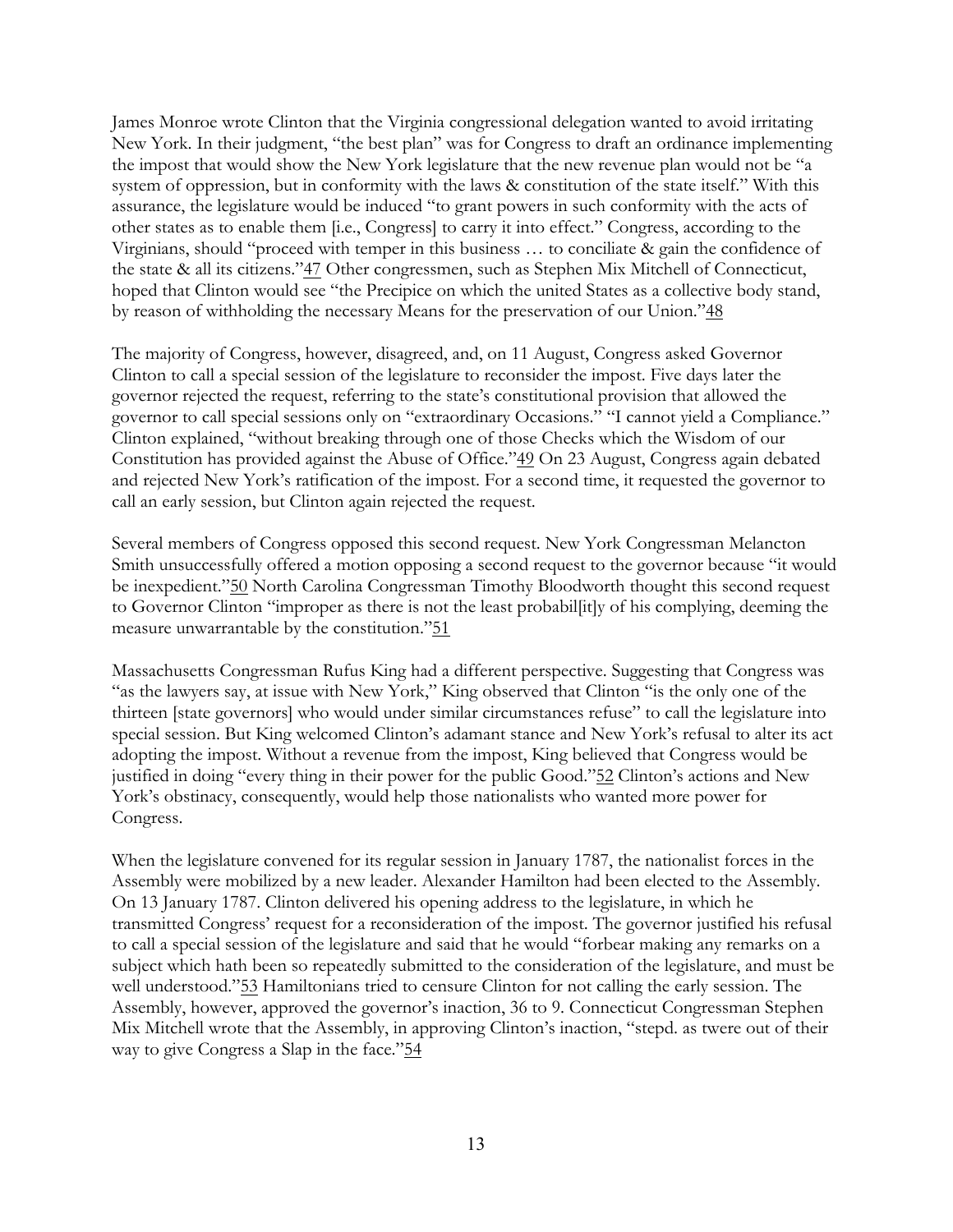The Assembly submitted the impost to a three-man committee composed of two Hamiltonians and one Clintonian. On 9 February, the committee recommended a bill that would meet Congress' standards, but Clintonian assemblymen—described by one partisan as "mere machines" under the control of the governor—amended the bill so that it would still remain unacceptable to Congress. On 15 February Hamilton delivered a lengthy, impassioned speech in favor of the federal impost that, according to "Rough Carver" was followed by "a contemptuous silence.… The members appeared pre-determined, having … *made up their minds on the subject*."55 The Assembly then voted 38 to 19 for the amended impost bill—the Clintonian-dominated Assembly had succeeded in retaining the impost and its revenue for state use. The Assembly's actions, according to Virginia Congressman James Madison, "put a definitive veto on the Impost."56

Opposition to the impost came from Abraham Yates, Jr., in the Senate and John Lansing, Jr., in the Assembly, whom Hamiltonians attacked as demagogues, pandering to the "little folks." They were also accused, for the love of "power and office," of daily paying "homage to the G——r." As for Clinton, it was "whispered that he also is in secret an anti-impost man." It seemed clear that Clinton had sufficient influence in the Assembly to exert his will, and "a distant hint only from" him could have adopted the impost for Congress.57 A month after the vote, Philip Schuyler charged that the delegates against the impost were led "by promises, and the influence of a certain great man."58

# *A Devastated Economy*

The end of the Revolution in New York brought a short period of prosperity followed by a swift deflation that soon deepened into the "bad times" of 1785–86. These years of severe economic distress were marked by extensive public and private indebtedness, disorganization of trade, contraction of the circulating currency, and drastically reduced agricultural prices. Distressed New Yorkers demanded some sort of relief. Twice in 1784 the Assembly yielded to public demand and passed paper-money proposals, only to have the Senate reject them.

The New York City Chamber of Commerce opposed paper money because it "would not promote the general interest of the State; and that 'till such time as the Public confidence is restored, by a faithful performance of all Contracts Public and Private, it must inevitably depreciate to the Ultimate injury of the Merchants and Inhabitants of this City." But if the legislature did issue paper money, the chamber hoped that it would not be legal tender.59 Most members of the Chamber admitted that a scarcity of specie existed and that the poor were suffering, but they were afraid that paper money would be issued to excess, leading to an unbridled depreciation, such as had happened to the Continental currency during the war. To alleviate the distress, petitions submitted to the legislature recommended that the general form of taxation be altered and that the collection of tax arrears be postponed thus lightening the tax burden on those least able to pay.60

Some influential men who denounced state paper money believed that a private commercial bank was required. In March 1784 the Bank of New York had been chartered, with some of the leading conservatives as stockholders, including such men as Alexander Hamilton and Philip Schuyler, who steadfastly opposed state currency. The policies of the bank aroused intense opposition from the yeomanry because it concentered capital from the state's monied men and refused loans to farmers, even to those who owned substantial quantities of land, while a merchant, "whose property is of the most precarious and delusive nature, may readily procure a fictitious capital to facilitate his importation of foreign merchandize."61 The only people who benefited from a bank were those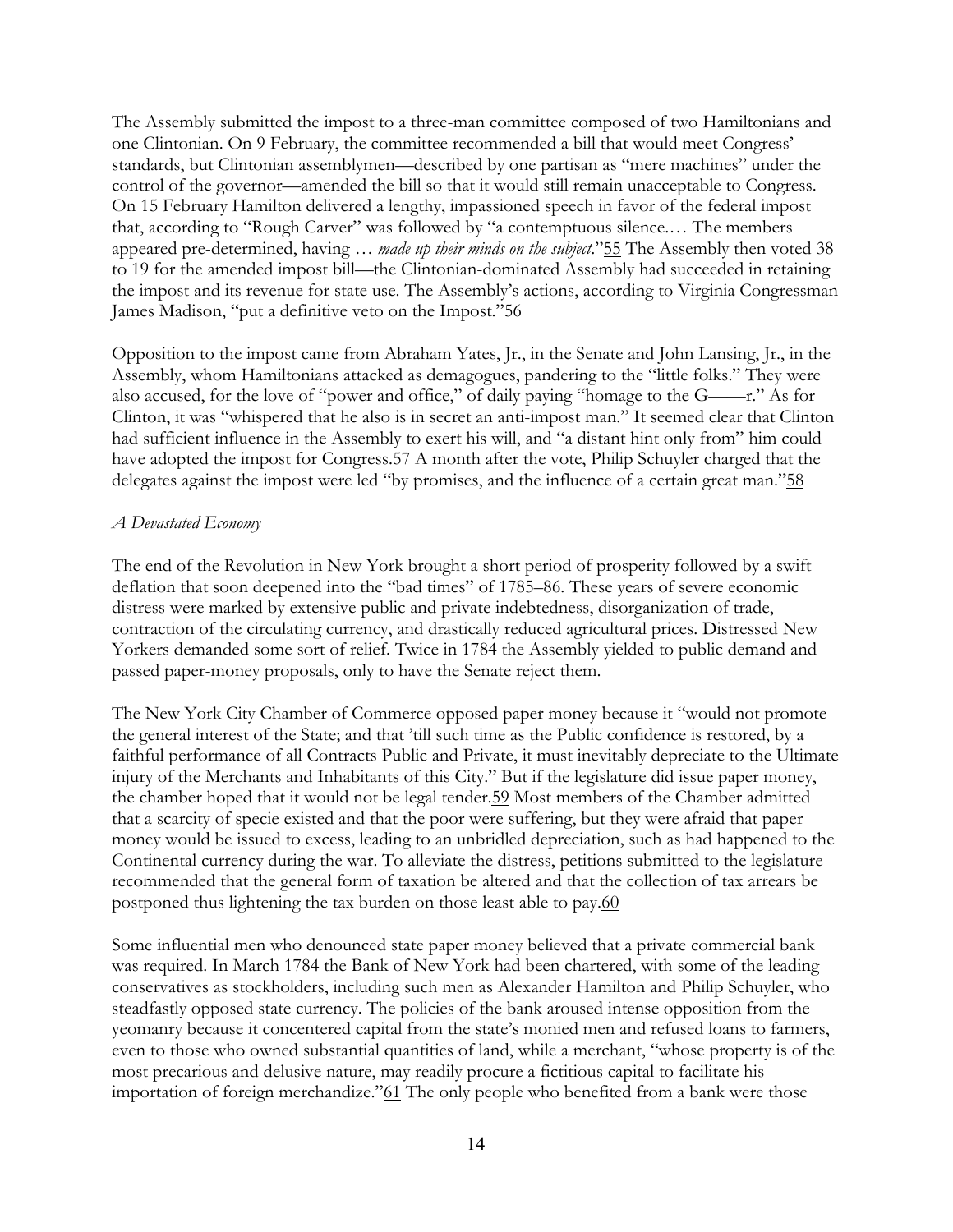who had connections with the institution. Some, in fact, believed that the bank's policies had contributed to the hard times of the mid-1780s.

Hamiltonians had their own economic agenda. In their opinion, America's economic crisis could be solved only by granting Congress the impost, vesting it with the power to regulate commerce, and eradicating the spirit of luxury that existed throughout the country.62

The legislative struggle over paper money began in February 1784, when the Assembly passed a bill authorizing  $\ell_{100,000}$  of paper, but the bill was defeated in the Senate. Late in October, the house approved  $f(150,000)$ . The Senate again defeated this measure. The following year the lower house, by a vote of 22 to 18, authorized  $f(100,000)$  in paper. The Senate, in mid-April, tenaciously adhered to its hard-money principles and again rejected the Assembly's handiwork. By 1786, the Senate admitted that a scarcity of specie existed and that yeomen were being ruined by forced sales in which their farms sold for only a fraction of their real value. Despite this admission, the Senate still opposed state paper money. The Assembly, however, was more resolute than ever.

Early in January 1786, a joint committee was appointed to consider financial matters. Deliberations were "conducted with unusual Harmony."<sup>63</sup> After several meetings, the "prevailing sentiment" favored a paper-money loan office modelled on colonial experience. Furthermore, paper-money adherents on the committee stressed the need for the state to pay public creditors the interest on their securities. Hard-money committeemen warned that New Yorkers would pay their taxes in this newly proposed paper currency, thereby reducing specie revenue enough so that the state would be unable to pay its congressional requisitions. New York would have to break faith with Congress. To prevent this, paper-money committeemen proposed that the state "assume" and "fund" the national debt held by New Yorkers. All national securities would be exchanged for new state securities that would receive interest paid in paper money. The paper currency would be backed by import duties and other taxes. By accepting paper money for taxes, the state would ensure that the bills would remain buoyant. After consideration, the committee recommended that  $f(200,000)$  be emitted—onequarter to pay the interest on the state and the assumed Continental debts and the other threequarters to be loaned on real estate mortgages.

Acting on the joint committee's recommendation, the Assembly appointed a committee on 21 January 1786, consisting of one member from each county, to consider the best method for emitting paper money and for redeeming public securities. On 23 February, the committee reported a bill providing for the emission of  $f200,000$ . "The grand question" of whether or not the money should be legal tender was put to an initial vote on 23 February, when the Assembly overwhelmingly defeated the tender provision by a vote of 47 to 12. Realizing that a tender provision jeopardized the entire bill, paper-money advocates proposed a compromise, making the currency legal tender only in law suits, thus protecting hard-pressed debtors. The compromise satisfied most assemblymen, and the bill passed on 6 March by a sizable margin of 43 to 9.

To gain the governor's endorsement, and thus to assure passage of the bill, several funding proposals were added. The entire state debt was funded, while Continental loan-office certificates and "Barber's Notes" (certificates issued for supplies furnished to the Continental Army) owned by New Yorkers were also assumed by the state. Some people wanted either a complete assumption or a complete separation from the Continental debt. Clinton and the paper-money advocates, however, realized the political potency of the partial assumption of the federal debt. The state assumed only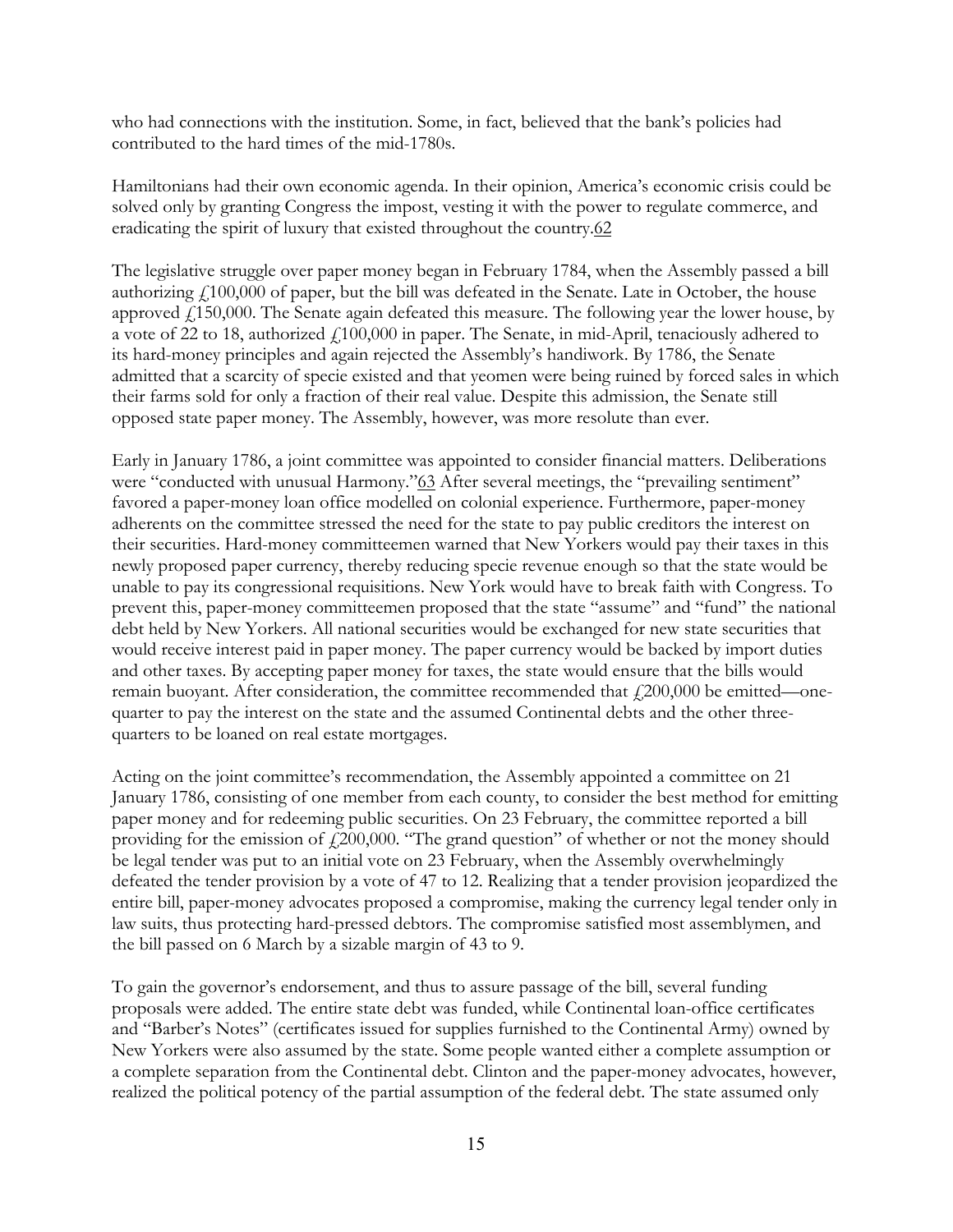twenty-eight percent, or \$1,400,000 out of a total federal debt of about \$5,000,000 held by New Yorkers. The assumed federal debt was held by approximately half of the state's voters. The unassumed \$3,600,000 was owned by several hundred wealthy New Yorkers, most of whom had little sympathy for Clinton.64 The bill, in essence, converted large numbers of federal creditors into state creditors; in the process their economic welfare was tied to the state—not to the Confederation—and earned for the governor their political gratitude.

After the Assembly approved the bill, it went to the Senate where paper money had always foundered. On 29 March 1786, the Senate proposed twelve amendments—including a prohibition of the assumption of the federal debt. The Assembly rejected the amendments, and the Senate backed down on all but two minor amendments rather than killing a fourth paper-money bill.65

Before the bill became law it had one more hurdle—the Council of Revision. It was here that hardmoney men placed their last hope. Within the council there was considerable dispute. John Sloss Hobart, Robert R. Livingston, and Lewis Morris struggled to defeat the bill, while Governor Clinton and Robert Yates favored it. From 6 to 15 April, the three opponents presented their reasons for vetoing the bill, but no one veto report received the endorsement of more than two councillors; consequently the bill automatically became law after ten days.

The act authorized  $\text{\textsterling}200,000$  of paper money—three-quarters earmarked for mortgages on real estate and the remainder to be paid to New York's public creditors as interest on both state and Continental securities. The paper money could be used to pay taxes and other governmental fees. Mortgages had a fourteen-year term at five percent annual interest.

The paper money came from the presses in July 1786. The fear of depreciation proved unwarranted. The state's money passed "universally equal with gold and silver, and is catched at with avidity even by strangers."66 Even fiscally conservative Alexander Hamilton assured the Assembly that "there need be no apprehension of" the paper currency's future fate. Largely because the scarcity of specie still existed, the demand for paper money "had not lessened," and the whole populace seemed satisfied with the currency.67

Paper-money men predicted that the state's domestic and foreign trade would immediately increase when paper was issued. Beginning in late 1786 and early 1787, American commerce grew rapidly; and, by 1788, New York had regained much of its prewar commercial vitality. By the end of 1788, New York City, a broken port in 1783, was importing and exporting more than before the war: and about two-thirds of this trade was carried in New York ships. The revenue obtained from the state impost did much to stabilize the state's finances.68 Paper money had played an important role in restoring New York's prosperity.

The debt-funding aspect of the paper-money program succeeded beyond anyone's expectations. Paper money coupled with the state's other revenue was used to purchase large quantities of Continental securities, replacing them with state securities until, by 1790, the state of New York owned federal securities worth over \$2,880,000 in specie. The interest due New York on these securities more than equalled the annual requisitions on the state by Congress. Had this process continued a few more years, New York, along with some of the other states, would have assumed the entire domestic federal debt.69 To a considerable degree, the paper money made these purchases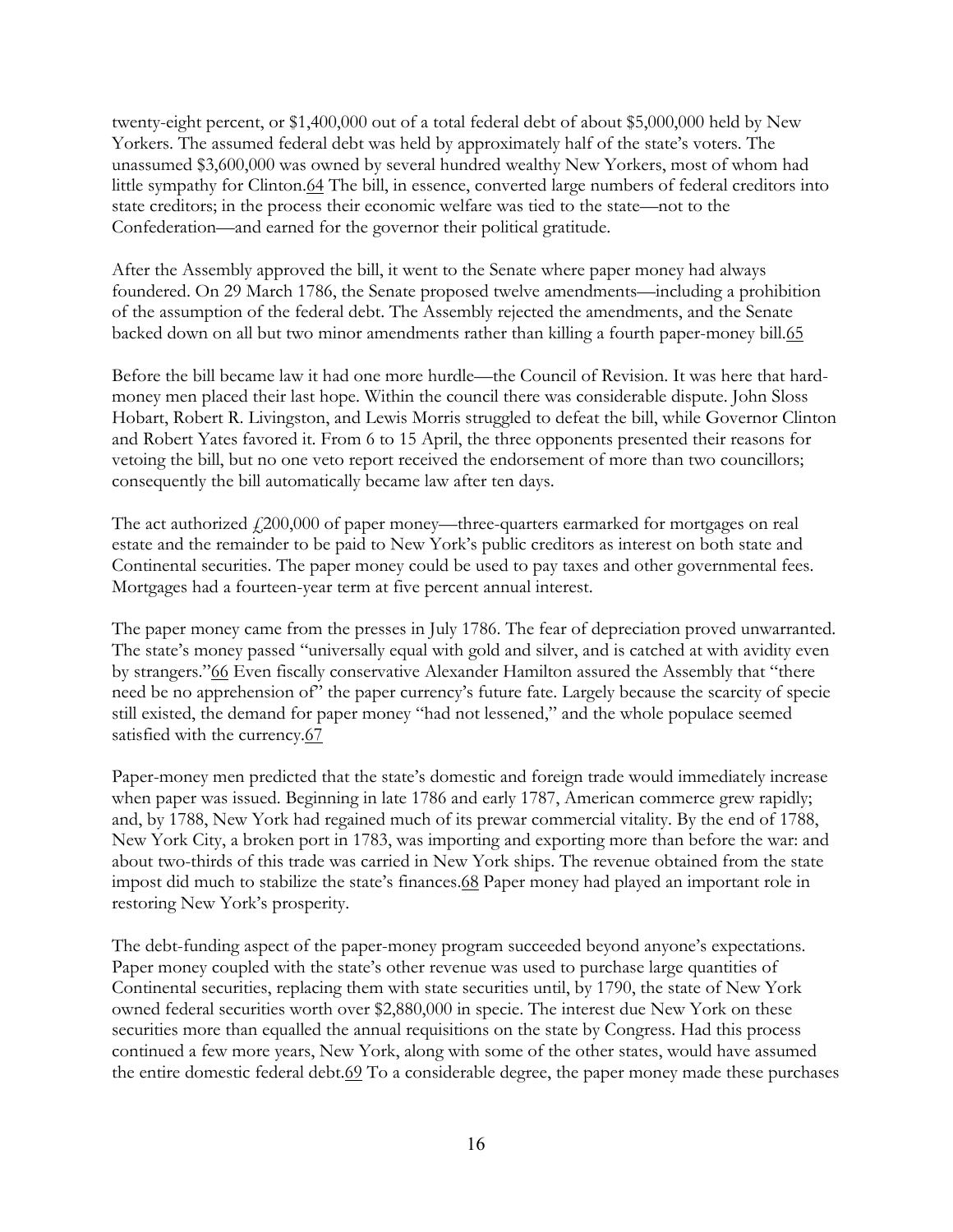possible, but New York's funding and assumption programs also contributed to maintaining the paper money's value.

# *Commerce and the Annapolis Convention*

Many New Yorkers favored empowering Congress to deal with the postwar British trade restrictions.70 On 4 April 1785, New York's legislature granted Congress authority for fifteen years to curtail trade with foreign countries that had no commercial treaty with the United States. New Yorkers agreed with Congress that "The fortune of every citizen is interested" in commerce; "for it is the constant source of wealth and incentive to industry; and the value of our produce and our land must ever rise or fall in proportion to the prosperous or adverse state of trade."71 After the enactment of New York's comprehensive impost act in November 1784, Clintonians' support of efforts to defend American commerce intensified. Although merchants generally opposed the governor, Clintonians supported efforts to increase commerce because more foreign trade meant more revenue for the state treasury.

This desire to stimulate commerce explains why New York endorsed Virginia's call on 21 January 1786 for a commercial convention of the states. On 14 March, Clinton submitted Virginia's proposal to the Assembly, which the following day resolved that five commissioners be appointed to attend the convention at Annapolis. Three days later, the Senate by a 14 to 4 margin concurred. On 20 April, the Assembly appointed Alexander Hamilton, Robert C. Livingston, and Leonard Gansevoort as commissioners. On the last day of the session (5 May), the Senate added three more commissioners—Robert R. Livingston, James Duane, and Egbert Benson—and the Assembly agreed. All six non-Clintonians supported strengthening the powers of Congress.

The legislature authorized the commissioners "to take into consideration the trade and commerce of the United States, to consider how far an uniform system in their commercial intercourse and regulations, may be necessary to their common interest and permanent harmony."72 Before any power could be conferred on Congress, however, any proposal of the convention had to receive the unanimous approval of the state legislatures. Such unanimous approval would give the legislature the right to reject any plan that might be detrimental to New York.

In September 1786 only Hamilton and Benson attended the Annapolis Convention, where they met with commissioners from Delaware, New Jersey, Pennsylvania, and Virginia. The commissioners quickly adopted a report, drafted by Hamilton, that acknowledged the poor attendance at the convention and the diversity of the commissioners' instructions. Rather than deliberate under these conditions, the commissioners called for a general convention of all the states to meet in Philadelphia the following May to revise the Articles of Confederation.

# *The Constitutional Convention*

On 13 January 1787, Governor Clinton addressed the opening session of the legislature meeting in New York City and delivered a copy of the Annapolis Convention report to the Assembly. Two days later the Assembly submitted to a committee the Annapolis report and Virginia's act of 23 November 1786 authorizing the appointment of delegates to a general convention.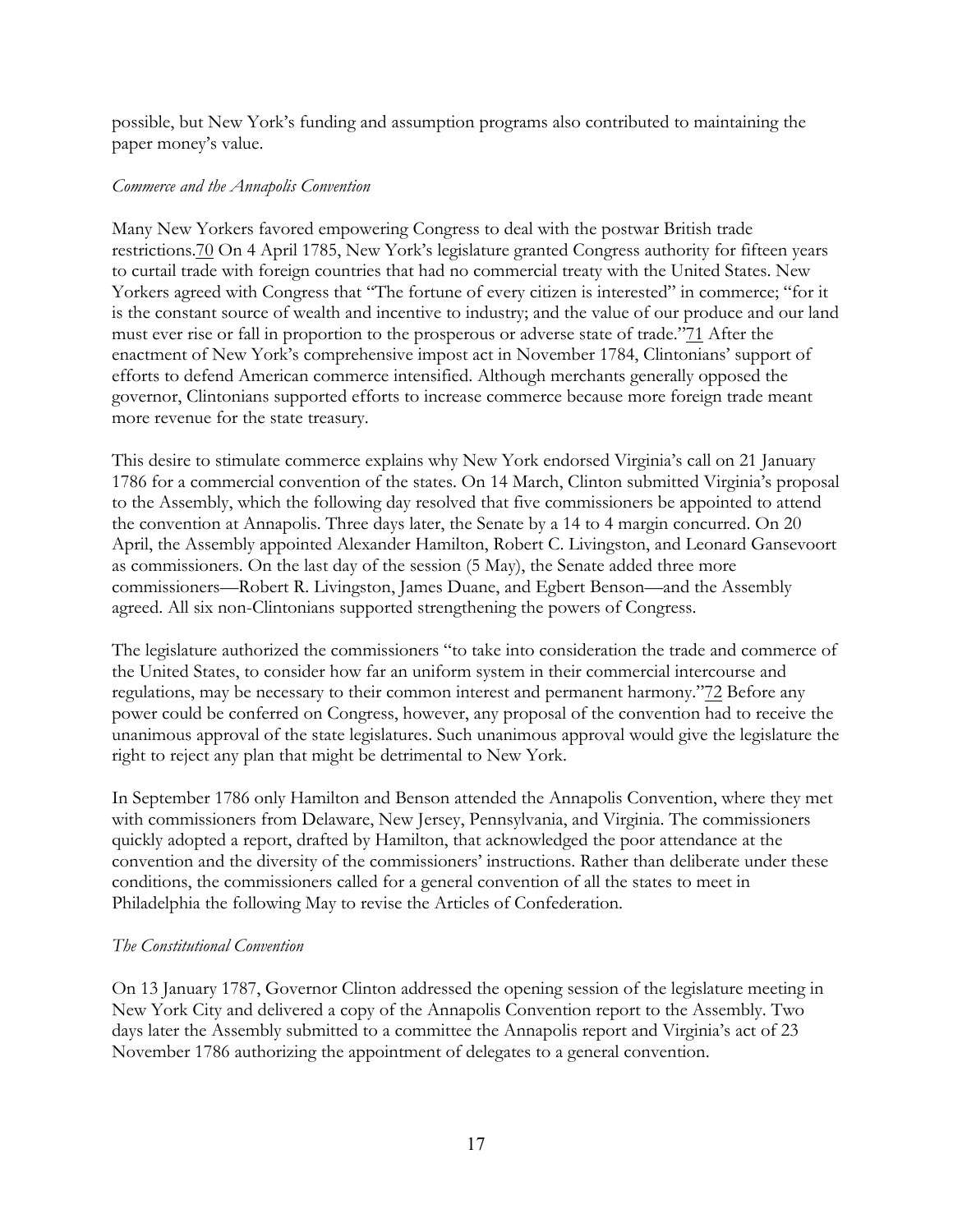On 15 February 1787, the Assembly rejected an unconditional ratification of the congressional impost, thus effectively killing the impost. (See above.) Then, on 17 February, without any reference to the Annapolis Convention report, the Hamiltonian forces in the Assembly proposed and the Assembly adopted a resolution instructing the state's delegates in Congress to move for the calling of a convention "for the purpose of revising the Articles of Confederation." On 20 February, Philip Schuyler led the Senate in a 10 to 9 vote concurring. The call for a convention could not have succeeded without support from Clintonians. They supported it to demonstrate that they were not entirely antifederal; they saw the necessity of strengthening Congress in areas other than granting it an independent source of income, and they were confident that they could prevent the ratification of any unacceptable convention proposal.

Philip Schuyler believed that New York called for a constitutional convention because several members of Congress had indicated a preference for the call of a convention to emanate from a state rather than from the ad hoc Annapolis delegates. An opportunity for such a state call had arisen in the New York legislature after the defeat of the impost despite Hamilton's speech of 15 February. Many delegates voted against the impost, because of pressure exerted by the governor. According to Schuyler, some of these delegates felt "ashamed of their conduct, and wished an opportunity to make some atonement." Seizing this opportunity, Hamilton and Schuyler's forces introduced the call of a convention in the Assembly, which was "violently opposed" by the governor's friends, "but as many of those, who are at his beck, had committed themselves too far in private conversation, they voted (tho perhaps) reluctantly, for It."73

Despite the legislature's call for a convention, Schuyler was pessimistic, about New York's and the Union's political future. The Clintonians—whose principles, stated Schuyler, included "a state impost, no direct taxation, keep all power in the hands of the legislature, give none to Congress which may destroy our influence, and cast a shade over that plenitude of power which we now enjoy"—were willing that a constitutional convention meet and propose alterations "confering additional powers on Congress." Clintonians, however, according to Schuyler, would oppose these amendments as "destructive of Liberty, may [induce?] a King, an Aristocracy, or a despot."74

When Congress considered the Annapolis Convention report on 21 February, New York congressmen Melancton Smith and Egbert Benson submitted their legislature's call for a convention. Unaware that nationalists in both the New York Assembly and Senate had pushed this resolution through to adoption, congressmen looked upon the proposal with considerable skepticism. A state that less than a week earlier had killed the federal impost now seemed to advocate strengthening Congress. To some congressmen, it appeared as if New York was attempting to scuttle the convention called by the Annapolis commissioners by proposing an alternative to it. (By ignoring any reference to the convention called by the Annapolis commissioners, New York's resolutions seemed to invalidate the appointment of convention delegates that had already taken place in six states.)75 Therefore, Congress refused to consider New York's resolution. Instead, it considered a proposal for a general convention submitted by the Massachusetts delegates even though this proposal did not refer either to the Annapolis Convention report or to the state appointments of delegates that had already occurred. Congress amended the Massachusetts proposal and acknowledged the validity of these appointments as well as any future appointments to the convention called to meet in Philadelphia.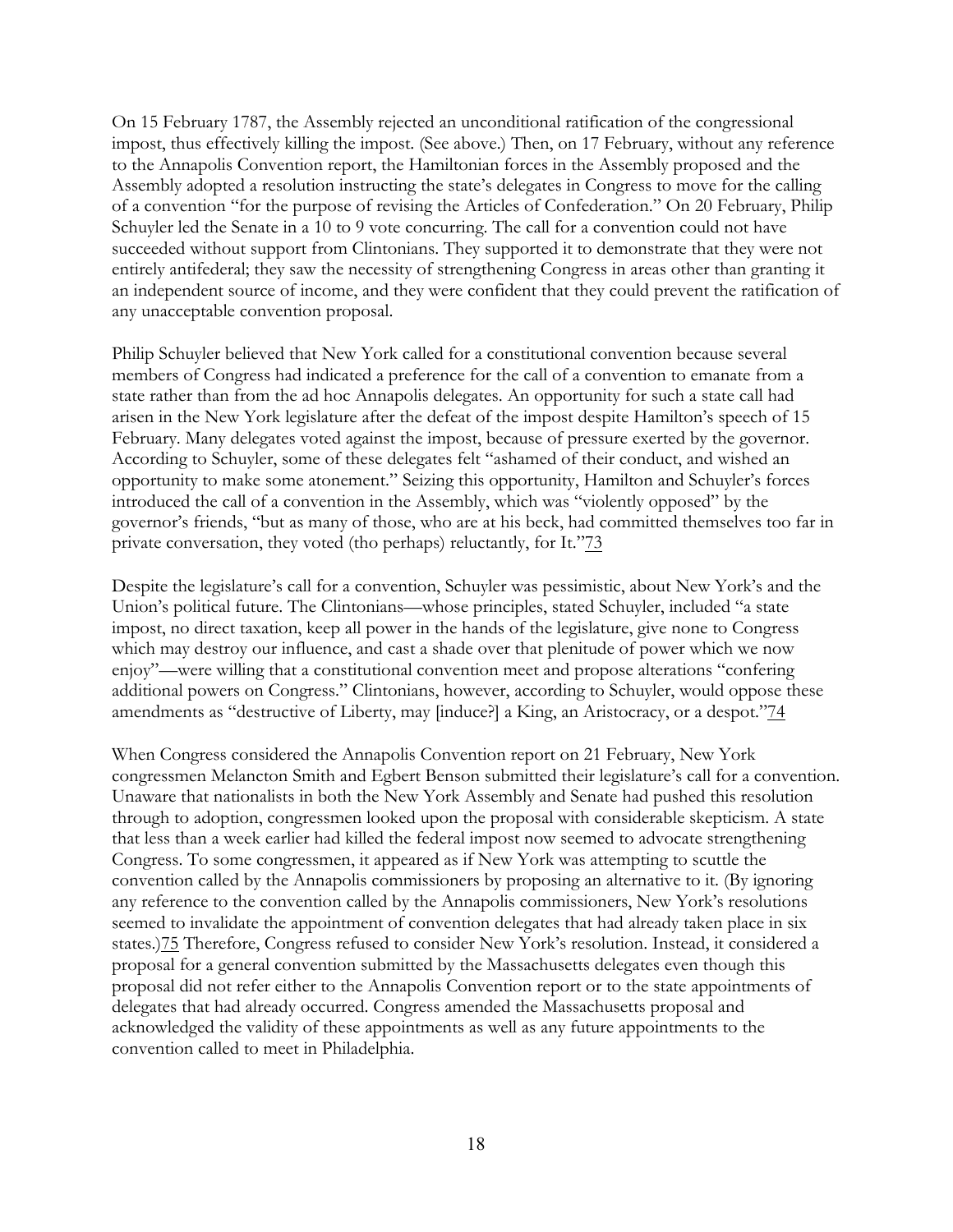On 23 February 1787, Governor Clinton sent the legislature the congressional resolution calling the Constitutional Convention. Three days later, the Assembly resolved that five delegates be appointed to the Convention by a joint ballot of both houses. On 27 February, the Senate disagreed, objecting to its inferior status in a joint ballot. The following day, the Senate voted on a straight party vote of 11 to 7 to reduce the number of delegates to three. The Clintonians supported the reduction. Then the Senate rejected 12 to 6 a motion to elect the delegates by joint ballot. After which, Senator Abraham Yates, Jr., proposed that the Convention limit its proposals to alterations and amendments "not repugnant to or inconsistent with the constitution of this State." The Senate narrowly defeated Yates's proposal when two Clintonians, Thomas Treadwell and John Williams, abandoned it and Lieutenant Governor Pierre Van Cortlandt, the president of the Senate, cast his vote against it, breaking the 9 to 9 tie. The Senate finally approved the resolution that provided for the election of three delegates by each house voting separately, the same manner specified in the state constitution for the election of delegates to Congress. The Assembly concurred later on 28 February.

On 6 March, the Assembly voted in open balloting for convention delegates. All fifty-two assemblymen voted for state Supreme Court Judge Robert Yates, while Alexander Hamilton received all but three votes (one being his own). The real contest centered on the third delegate and with it, who would control the delegation. John Lansing, Jr., narrowly defeated New York City Mayor James Duane for the Assembly's nomination by a vote of 26 to 23. After the Senate also nominated Yates, Hamilton, and Lansing, the two houses compared their nominees, adjourned to their separate chambers, and passed resolutions officially appointing the three men.

On 16 April, the Assembly agreed to Hamilton's motion authorizing the appointment of two additional convention delegates, totalling five—the number of delegates usually elected to Congress. Two days later, however, the Senate rejected the increase. (See Appendix II, below.) By appointing a three-man delegation and weighting it in their favor, Clintonians felt that the Clintonian delegates could control their state's actions in the convention. In letters to fellow Convention delegates George Washington and Edmund Randolph, Virginia Congressman James Madison, writing from New York City, described Yates and Lansing as "pretty much linked to the antifederal party here, and are likely of course to be a clog on their Colleague." Madison believed that the two Clintonians "lean too much towards State considerations to be good members of an Assembly which will only be useful in proportion to its superiority to partial views & interests."76 George Washington lamented that "It is somewhat singular that a State (New York) which used to be foremost in all foederal measures, should now turn her face against them in almost every instance."77

Yates and Hamilton first attended the Convention in Philadelphia on 25 May, the first day of a quorum. Lansing came a week later on 2 June. From the beginning the Clintonian delegates had "forebodings" about the Convention. On 30 May, Yates voted in the minority against Hamilton on a motion that called for the Convention to create a "national Governt." Two days later, Robert Yates wrote a confidential letter to his uncle, Abraham Yates, Jr., then serving in Congress in New York City, in which he indicated that his "forebodings … are too much realized." Because of the Convention's secrecy rule, Yates could not relate any of "its business until the final close of it. While I remain a sitting member these rules must be obligatory." He was uncertain how long he would remain in Philadelphia, but "in the mean while," he was keeping "an Exact journal of all its proceedings." With this letter Yates communicated important and sensitive information back to New York. Because of the dominance of nationalist sentiment in the Convention, Yates and Lansing might abandon the Convention. This would leave New York unrepresented in the Convention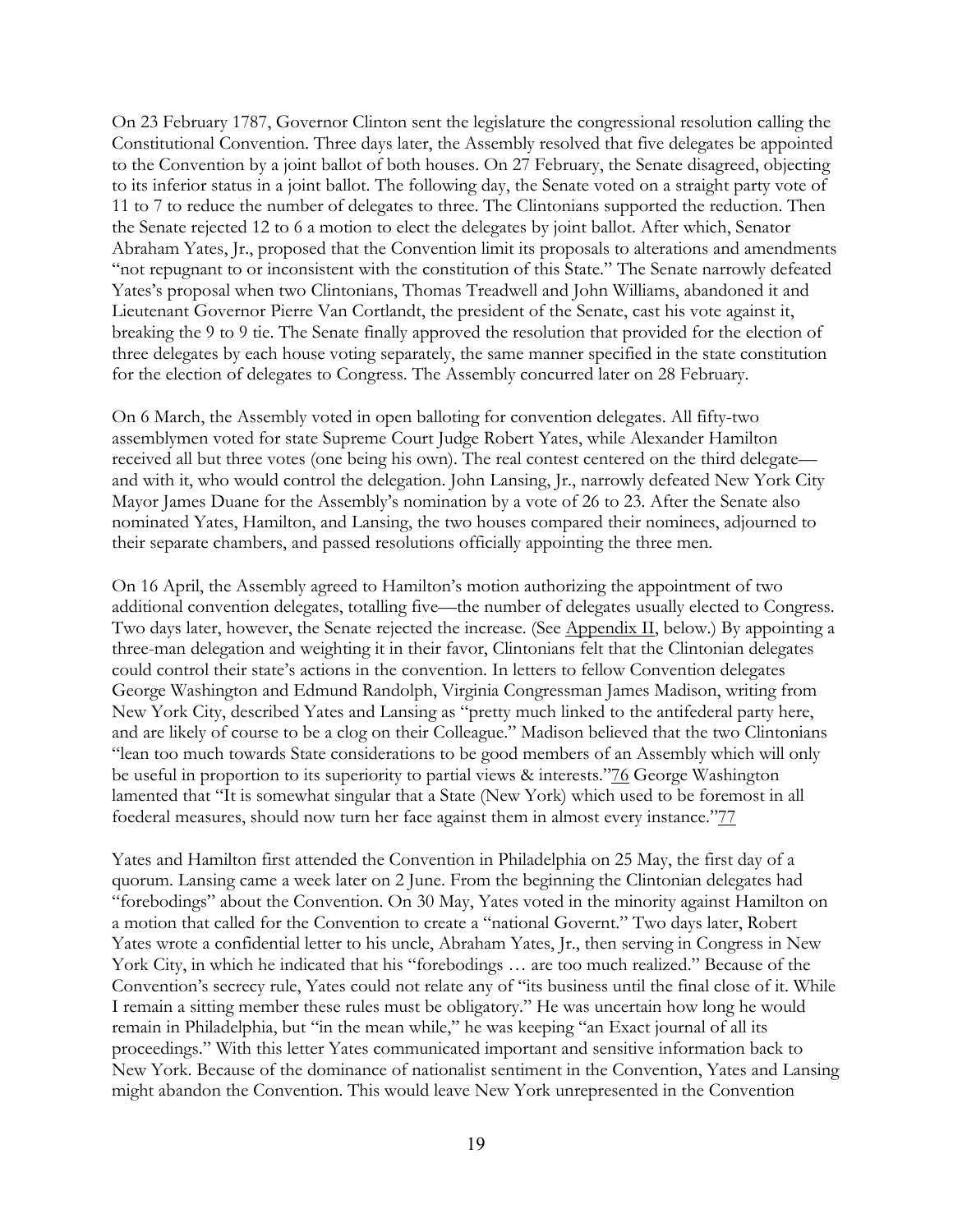because a minimum of two delegates had to be present for a state's vote to count. Realizing the explosiveness of his letter, Yates warned his uncle that "This Communication is in the most perfect confidence, in which only one person [i.e., George Clinton] beside yourself can participate."78

Throughout their stay in the Convention, Yates and Lansing voted with a minority of delegates who favored amending the Articles of Confederation in order to invest Congress with limited additional powers that would not unduly shift sovereignty away from the states. They usually voted together against Hamilton. During the climactic debate over the choice of the Virginia Plan (29 May) which called for the abandonment of the Articles of Confederation in favor of a national government, or the New Jersey Plan (15 June) which proposed amendments to the Articles of Confederation, Lansing argued on 16 June that the mere consideration of a national government violated the resolution of Congress calling the Convention as well as the delegates' commissions from their state legislatures. New York, he told the Convention, "would never have concurred in sending deputies to the convention, if she had supposed the deliberations were to turn on a consolidation of the States, and a National Government." Furthermore, he asked "was it probable that the States would adopt & ratify a scheme, which they had never authorized us to propose? and which so far exceeded what they regarded as sufficient?" The states, according to Lansing, would "never sacrifice their essential rights to a national government." Both the states and the people wanted Congress strengthened, not a new government.79

Hamilton was silent for most of the first three weeks of the Convention, partly because he disagreed with both the Virginia and the New Jersey plans and "partly from his delicate situation with respect to his own State, to whose sentiments as expressed by his Colleagues, he could by no means accede." On 18 June, however, Hamilton expressed his opinion that "no amendment of the confederation … could possibly answer the purpose." The delegates, Hamilton suggested, "owed it to our Country, to do on this emergency whatever we should deem essential to its happiness."80 Concluding his five-hour oration, Hamilton sketched an outline for a plan of government that called for a bicameral Congress composed of representatives with three-year terms elected by the people and senators with life-time terms selected by electors chosen by the people. Hamilton's single chief executive would also be selected by electors chosen by the people and he too would have life tenure and the veto power. A supreme court of twelve justices with life tenure would have final judicial authority, and Congress could create inferior courts. All state laws contrary to the constitution or federal laws would be void. State governors, according to Hamilton, would be appointed by the general government, and they would have veto power over their legislatures.

Hamilton knew that the Convention would never approve his plan. But he believed that there were "evils operating in the States which must soon cure the people of their fondness for democracies."81 Once the people tired of democracy, he argued, they would be more receptive to his ideas. Many of the delegates admired Hamilton's forthrightness and some even agreed with his ideas, but few supported him. Connecticut delegate William Samuel Johnson said that Hamilton was "praised by every gentleman, but supported by no gentleman."82 Frustrated with his minority position within the New York delegation, Hamilton left the Convention at the end of June. While in New York, Hamilton publicly criticized Governor Clinton for his alleged opposition to the Convention. Thinly disguising his authorship, Hamilton's attack was published in the *Daily Advertiser* on 21 July and provoked heated controversy for several weeks. (See "Alexander Hamilton Attacks Governor George Clinton," 21 July–30 October 1787 [I below].) Hamilton returned to the Convention briefly in mid-August and was in New York from 20 August until 2 September. On 8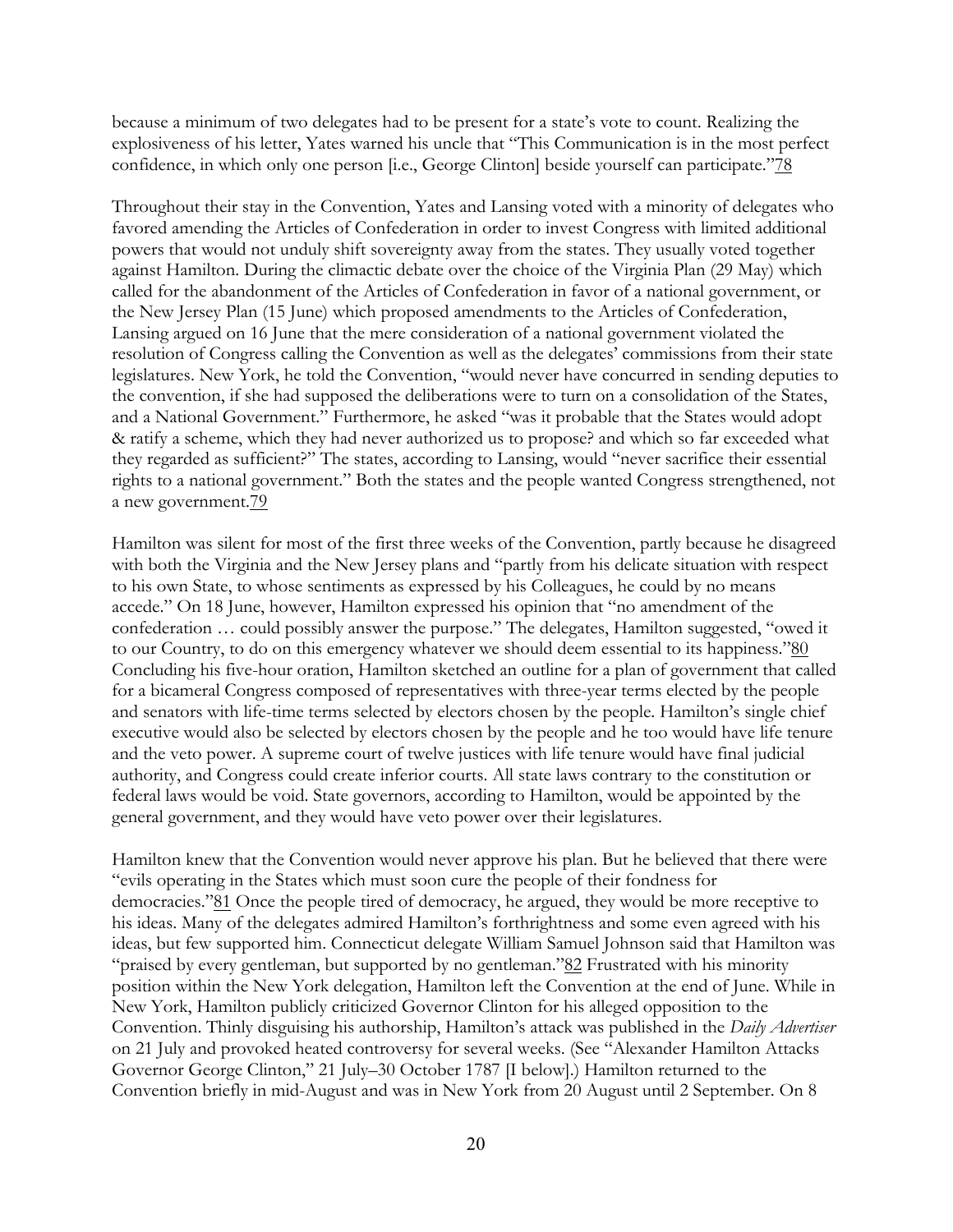September, he was appointed to the Committee of Style and signed the Constitution nine days later as the only delegate from New York.

Yates and Lansing also became increasingly convinced of the futility of their position as the Convention proceeded toward the creation of a national government. Finally, on 10 July, they too abandoned the Convention, never to return, leaving New York unrepresented.

For more than five months, Yates and Lansing remained publicly silent about their early departure from the Convention. As the New York legislative session approached in January 1788, they decided to write an "official" report, perhaps with some urging from the Governor Clinton.83 On 21 December 1787, shortly before the legislature's scheduled meeting, Yates and Lansing wrote the governor, giving their reasons for opposing the Constitution and for their abandonment of the Convention. When the legislature attained a quorum, Clinton delivered the letter, the new Constitution, Congress' resolution of 28 September 1787, and the other public documents that he had received since the legislature's last session (II below).

Yates and Lansing justified their departure as a matter of principle. The Convention was creating "a system of consolidated Government" which was not "in the remotest degree ... in contemplation of the Legislature of this State." The delegates—New York's in particular—had been commissioned to revise and amend the Articles of Confederation, not "to abrogate" them. Furthermore, the consolidated government proposed by the Convention "must unavoidably, in a short time, be productive of the destruction of the civil liberty of such citizens who could be effectually coerced by it." They were certain that the new Constitution would not "afford that security to equal and permanent liberty, which we wished to make an invariable object of our pursuit." The absentees justified their refusal to return to Philadelphia because the principles of the new Constitution "were so well established as to convince us that no alteration was to be expected, to conform it to our ideas of expediency and safety. A persuasion that our further attendance would be fruitless and unavailing, rendered us less solicitous to return."84 Virginia Congressman Edward Carrington believed that the letter "is perfectly in conformity with the views of their Mission," which was to represent the interests of New York, a state marked by "her uniform opposition to every federal interest for several years."85

- 1 Jay to Leonard Gansevoort, 5 June 1777, Johnston, *Jay*, I, 141.
- 2 Philip Schuyler to John Jay, 14 July 1777, *ibid*., 146–47.
- 3 George Clinton to Alexander Hamilton, 5 March 1778, Syrett, I, 436.
- 4 Hamilton to George Clinton, 12 March 1778, *ibid*., 439.
- 5 George Washington to George Clinton, 27 June 1780, *Revolutionary Relics, or Clinton Correspondence* … (New York, 1842), 7.
- 6 *Messages from the Governors*, II, 107.
- 7 *Notes and Proceedings of the Assembly of the State of New-York* … [7 September–10 October 1780] [Poughkeepsie. 1780], 22 (Evans 16907). On 25–26 September the legislature appointed Philip Schuyler: John Sloss Hobart, and Egbert Benson as Convention delegates.
- 8 To Hamilton, 16 September 1780, Syrett, II, 133.
- 9 *Notes and Proceedings*, 13.
- 10 11 November 1780 Smith, *Letters*, XVI, 333.
- 11 PCC, Item 67, New York State Papers, 1775–88, Vol. II, 344–59, DNA.
- 12 *Messages from the Governors*, II, 127.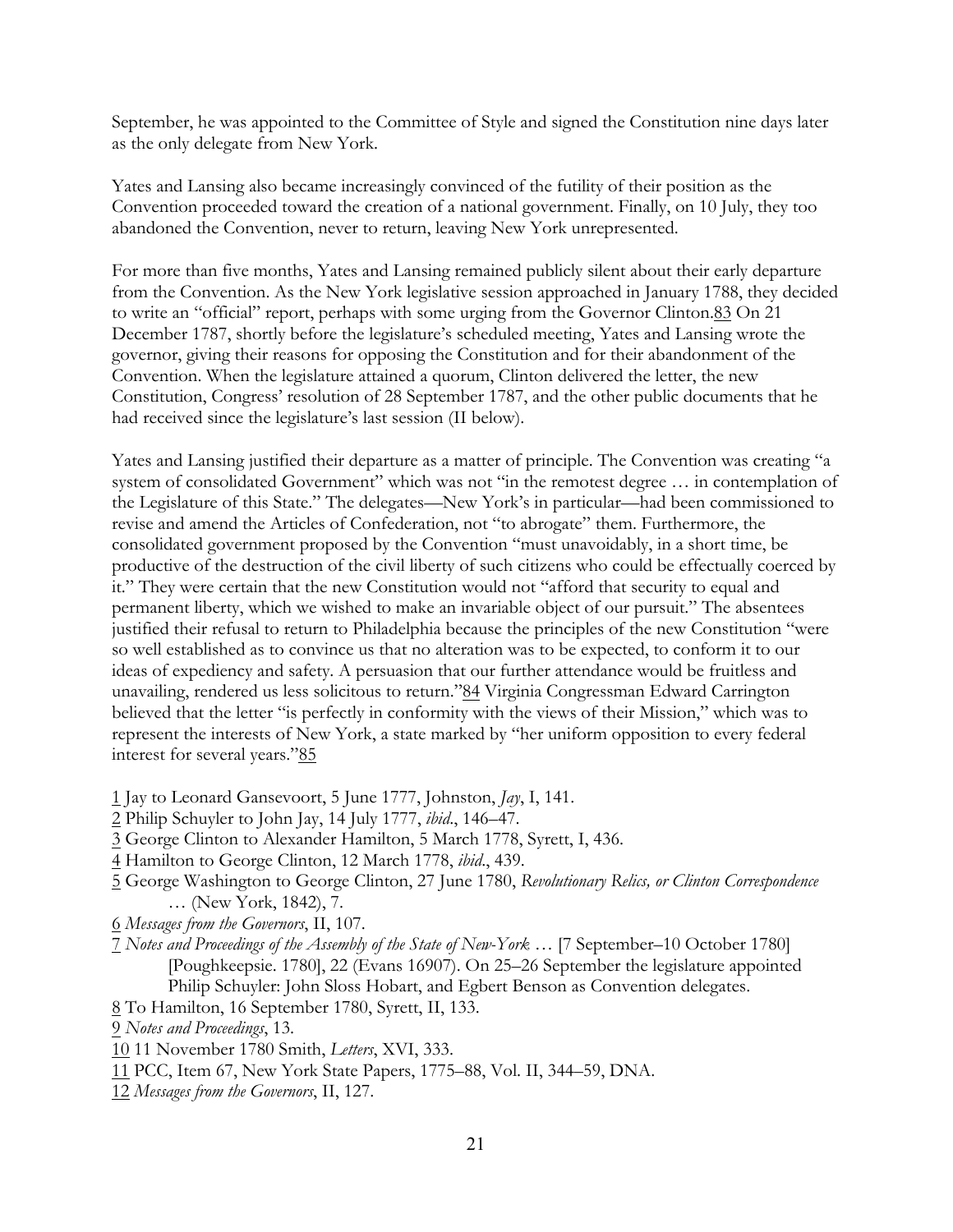- 21 November 1781. PCC, Item 67, New York State Papers, 1775–88, Vol. II, 443–17, DNA; and Clinton, *Public Papers*, VII, 520–22.
- 11 September 1782. Smith, *Letters*, XIX, 149.
- Hamilton to Clinton, 12 January 1783, Syrett, III, 240.
- 11 October 1783, Washington Papers, DLC.
- Hamilton to George Washington, 8 April 1783, Syrett, III, 318.
- Hamilton to Robert Morris, 13 August 1782. *ibid*., 138.
- George Clinton to Christopher Tappen, 26 January 1787, Lloyd W. Smith Collection, Morristown National Historical Park, Morristown, N.J.
- Alexander Hamilton to Robert R. Livingston, 25 April 1783, and Hamilton to Robert Morris, 13 August 1782, Syrett, III, 608–9, 139.
- 21 Alexander Hamilton had previously criticized Clinton for secretly taking positions on public matters and then taking care "to propagate his sentiments in the manner in which it could be done with most effect. This," Hamilton asserted, "appears to have been his practice." (*Daily Advertiser*, 15 September 1787, I below).
- William Floyd to George Clinton, 17 March 1783, Smith, *Letters*, XX, 35.
- PCC, Item 67, New York State Papers, 1775–88, Vol. II, 465–67, DNA.
- Charles DeWitt and Ephraim Paine to George Clinton, 9 April 1784, Smith, *Letters*, XXI, 593–4.
- Jay to George Clinton, 7 October 1779 and Livingston to Clinton, 30 November 1779, Smith, *Letters*, XXI, 503–1.
- Clinton to Robert R Livingston, 7 January 1780, Clinton, *Public Papers*, V, 445–46.
- *Ibid*., 199–502, VI, 203–5.
- Smith, *Letters*, XXI, 594.
- Paine to Clinton, 29 April 1784. *ibid*., 556–57.
- DeWitt to Clinton, 1 June 1781. *ibid*., 664.
- On 28 April 1786 the New York legislature appointed James Duane, Robert R. Livingston, Egbert Benson, John Haring, Melancton Smith, Robert Yates, and John Lansing, Jr., as its agents. It authorized and live of them to settle the "Controversy" with Massachusetts "otherwise than by the said Fœderal Court" (Laws of New York [31 January–5 May 1786] [New York, 1786]. Chapter XLIX, 95 [Evans 19854]).
- Article VI, CDR, 88.
- Clinton, *Public Papers*, VIII, 108–9.
- New York Delegates to George Clinton, 9 April 1783, Smith, *Letters*, XX, 157.

 Hamilton to George Clinton, 1 June 1783, *ibid*., 296. Clinton greatly objected to Hamilton's handling of this matter.

- Paine to Clinton, 29 April 1784, Smith, *Letters*, XXI, 556.
- Ephraim Paine to Robert R. Livingston, 24 May 1784, *ibid*., 640.
- JCC, XXVII, 530–40; Hugh Williamson to James Duane, 8 June 1784, Smith, *Letters*, XXI, 674– 75.
- "N Rough Hewer," *New York Journal*, 17 March 1785.
- Schuyler to Abraham Ten Broeck et al., 19 February 1786, N.
- Schuyler to Abraham Ten Broeck, 19 March 1786, N.
- Gorham to James Warren, 6 March 1786, Smith, *Letters*, XXIII, 180.
- *Ibid*.
- From John Williams, 29 January 1788 (I below). An "Extract of a letter from a gentleman in New-York, to his friend in Connecticut," in the *Norwich Packet*, 8 November 1787, took the opposite position: "Tho' we are sensible, that the harbour of New-York is so commodiously situated for trade, that we might reap great profits from duties on articles which are exported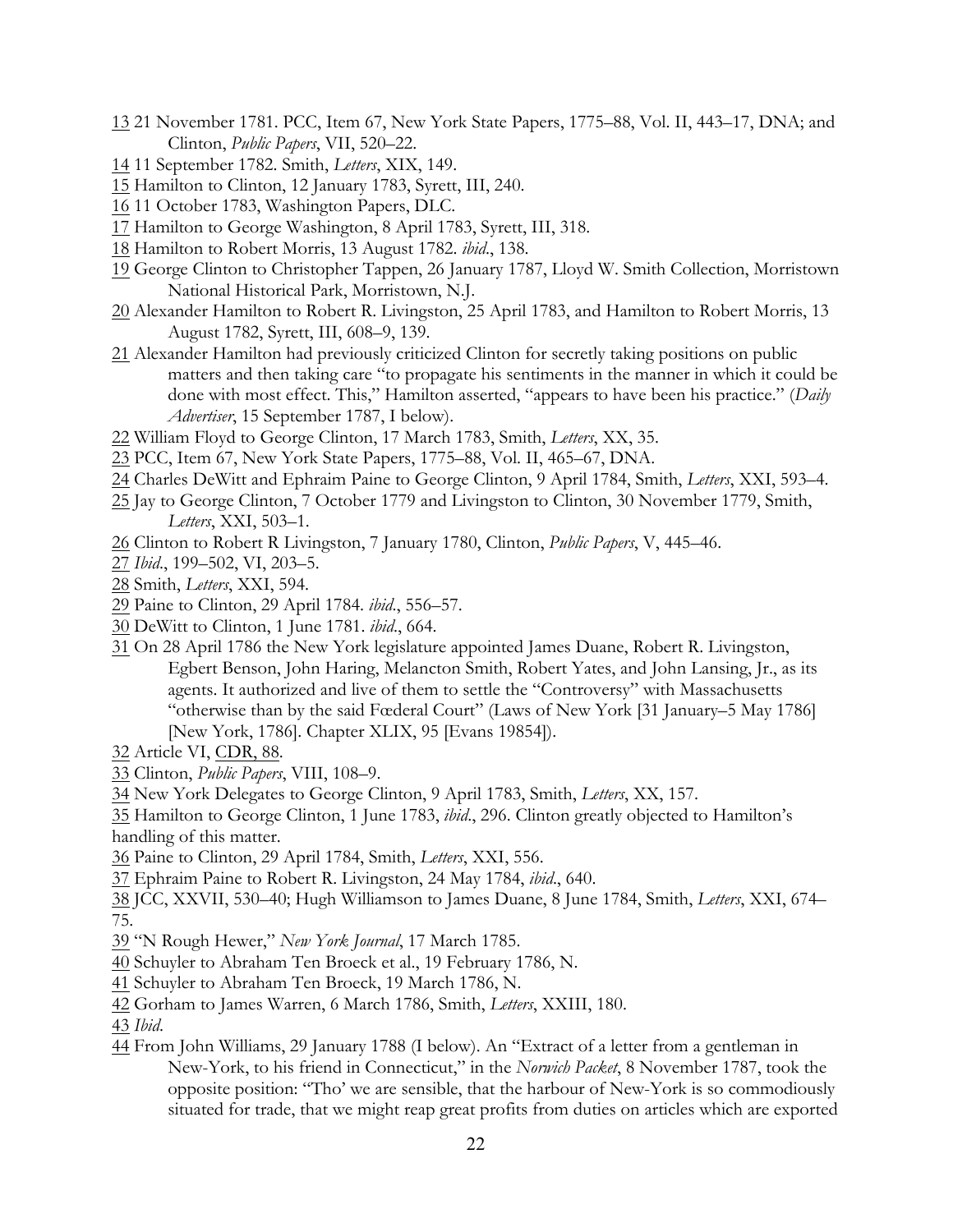from hence into other states. But we may not think too much of our own particular interest to the injury of the whole.—At the same time I must confess myself at last convinced by these patriots in this state who maintain; that the port of New York, having been saved by the united arms of all the states, ought to be free for all" (Mfm:N.Y.).

- 45 JCC, XXX, 263, 345n, 439–41. Quoted text on p. 441.
- 46 27 July 1786, Smith, *Letters*, XXIII, 416–20.
- 47 Monroe to Clinton, 16 August 1786, *ibid*., 479–80.
- 48 Mitchell to William Samuel Johnson, 9 August 1786, *ibid*., 525n.
- 49 Clinton to the President of Congress, 16 August 1786, PCC, Item 67, New York State Papers, 1775–88, Vol. II, 540, 541, DNA.
- 50 JCC, XXXI, 556n.
- 51 Bloodworth to Governor Richard Caswell, 24 August 1786, Smith, *Letters*, XXIII, 521.
- 52 King to Elbridge Gerry, 26 August 1786, *ibid*., 529–30.
- 53 *Messages from the Governors*, II, 264.
- 54 Mitchell to Jeremiah Wadsworth, 24 January 1787, Smith, *Letters*, XXIV, 74.
- 55 "Rough Carver," *Daily Advertiser*, 3 September 1787 (I below).
- 56 Madison to George Washington, 21 February 1787, Rutland, *Madison*, IX, 285.
- 57 "Leo," *Daily Advertiser*, 27 February 1787.
- 58 Philip Schuyler to Henry Van Schaack, 13 March 1787 (Appendix II [below]). In the state ratifying convention on 28 June 1788, Governor Clinton professed that he had uniformly supported an impost for Congress. He confessed, however, "the manner in which that body proposed to exercise the power, I could not agree to. I firmly believed that if it were granted in the form recommended, it would prove unproductive, and would also lead to the establishment of dangerous principles." Clinton favored "granting the revenue" but opposed giving Congress the "power of collection or a controul over our state officers" (V below).

In March 1789, Alexander Hamilton resurrected the debate over the impost as a campaign issue in the hotly contested gubernatorial election and accused Clinton of duplicity. Hamilton discredited Clinton's statement in the ratifying convention "that he had always been a friend to the impost, but *could not agree to the manner in which Congress proposed to exercise the power*." To oppose a specific plan and profess support for a general principle was sheer "hypocrisy." Hamilton claimed to have "unquestionable evidence" that the governor had used his "personal influence" with various legislators to "prejudice them against the granting of the impost." Clinton supposedly warned the legislators that Congress, as a single-house legislature with no effective checks on its power, ought not to be trusted with a revenue independent of state control. Hamilton questioned the propriety of this kind of executive interference with legislators. To him, it appeared "highly exceptionable" ("H. G." VII, *Daily Advertiser*, 20 March 1789, printed in Syrett, V, 277–78).

59 *New York Packet*, 13 February 1786.

- 60 Petitions from the City and County of Albany, 2 February 1785, and from the Inhabitants of Hillsdale in Albany County, 24 February, and 2 March, all in the New York State Library.
- 61 "Honestus," *New York Packet*, 27 March 1786. "Fictitious capital" referred to the insufficient collateral used by some merchants in obtaining loans.
- 62 *Daily Advertiser*, 1 August 1786.